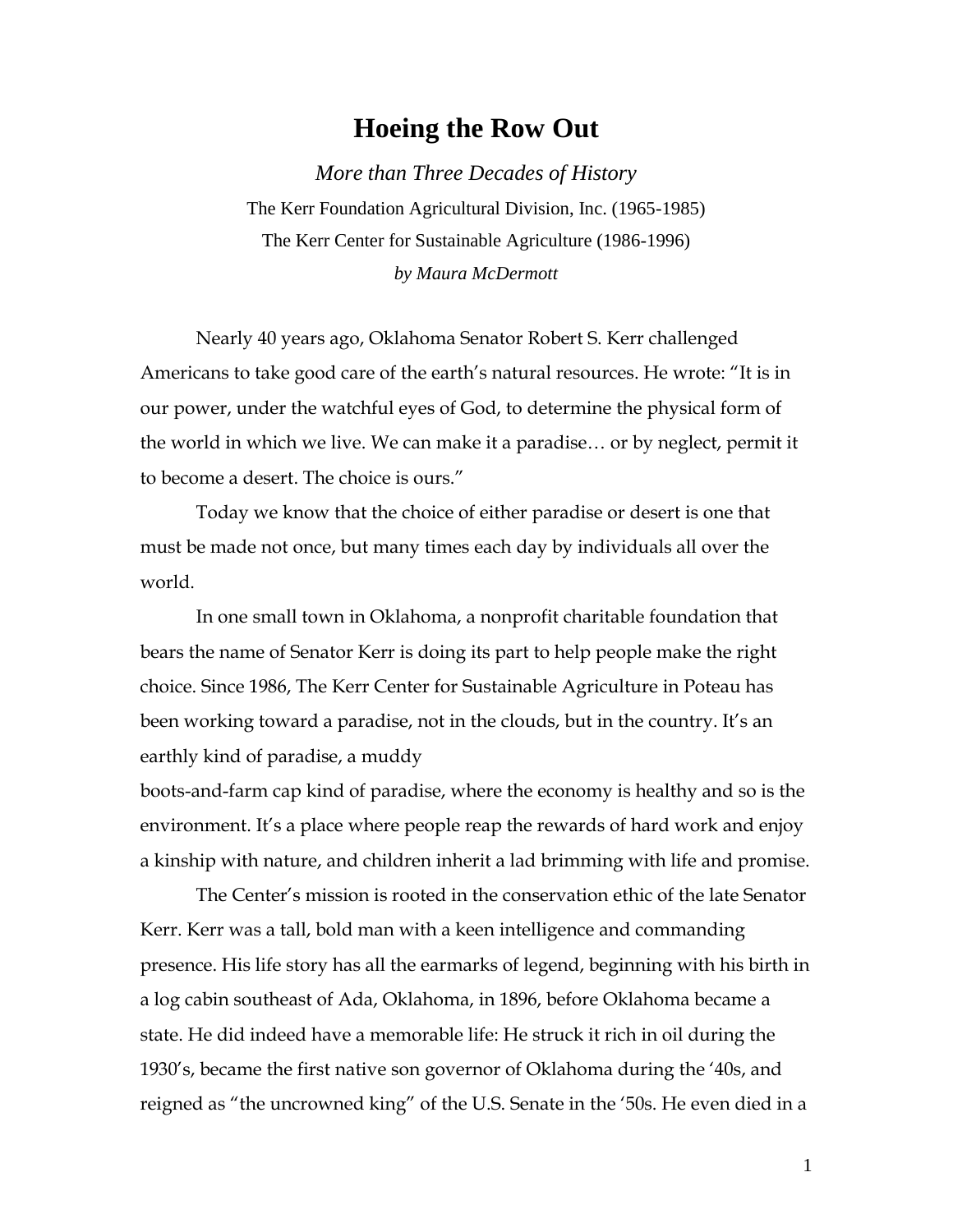memorable way, suffering a heart attack on New Year's Day 1963 while telling his doctor a funny story.

At first glance, this millionaire oilman-politician seems an unlikely champion of the earth. However, Kerr grew up on a small farm keenly aware of how Oklahoma, the last wilderness east of the Rockies, was being transformed. Vast numbers of settlers had made the Land Runs of the 1880s and '90s in search of free land. Towns had sprung up overnight with their schools and churches. "But in addition to the good they wrought," Kerr wrote," the early Oklahoma settlers dangerously sapped the soil of its strength and fertility in their haste to get crops." The "thick layer of spongy soil" that was Oklahoma's treasure began to be lost with the plowing of the prairie. Fragile sandy hills were plowed only to blow away. Even land left unplowed was often overgrazed. In the forested regions of the state, indiscriminate cutting of trees had left hillsides scarred by erosion after every hard rain. Scarcely 40 years after the Runs, Oklahoma has a greater percentage of eroded land than any other state.

Kerr felt called to do something about this state of affairs. He had witnessed Oklahoma's boom and bust cycles and never forgot what his father told him one day as they worked in the cotton fields: "I want you to help refurnish that land that men have stripped and clear the streams they have muddied."

Kerr would have to travel far from home before he could fulfill his father's ambition for him. First as governor from 1943 to 1947 and then as U.S. Senator from 1948 to 1963, Kerr had an opportunity to give back to the state that had given him so much. In Washington, he became a tireless campaigner for Oklahoma, in fact, his zealousness earned him the nickname "Mr. Oklahoma". As chair of Senate Select Committee on National Water Resources, Kerr was the motivating force behind the huge (costing over one billion dollars) Arkansas Basin Project. Its centerpiece was the channeling of the Arkansas and the Verdigris Rivers creating a year-round direct water route from Tulsa to the Gulf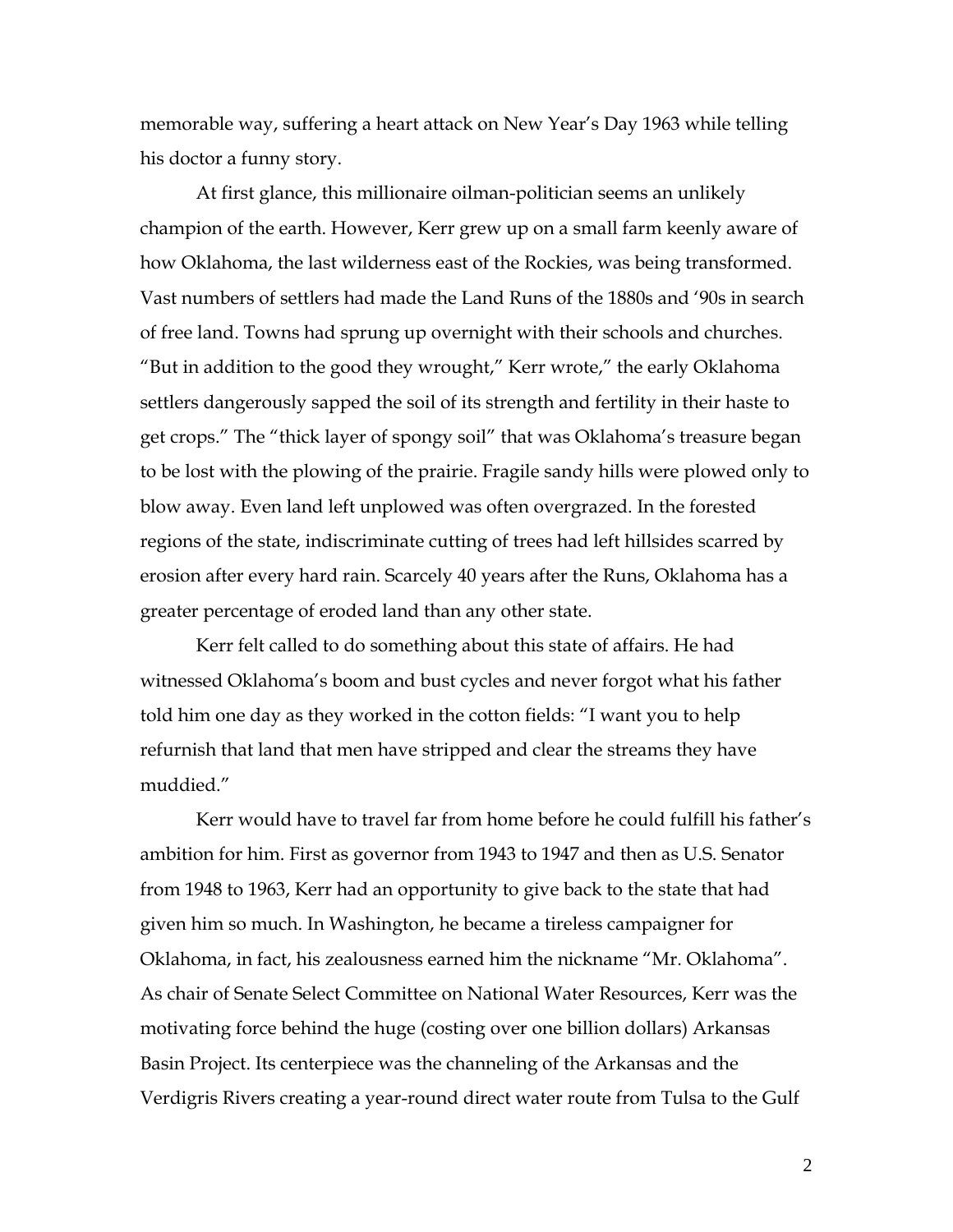of Mexico. This was a seemingly impossible project; Will Rogers once said it would be easier to pave the Arkansas than make it navigable. But Rogers probably hadn't counted on Bob Kerr.

While lambasted as a boondoggle at the time by some of his political enemies, the channel has had an important economic impact on eastern Oklahoma. But navigation was only one benefit Kerr saw in such water projectshe also saw them as conservation projects.

Kerr used his political power for conservation. He sponsored bills making these water projects possible, not only in Oklahoma but across the nation. He also coauthors the Pollution Control Act that provided money for adequate sewage treatment and water pollution research. And he authored a bill to broaden soil conservation projects.

Kerr made his case for conservation in his landmark 1960 book, *Land, Wood and Water.* Far from being a dull political tome, the book sparkles with Kerr's insight and passion for stewardship. For him, conservation equaled national security. How could America compete if she had to feed a growing population on eroding farmland? How could she meet the housing needs of her people if timberland was vanishing or provide pure water to them if rivers were polluted?

While politician Kerr was orchestrating large-scale conservation measures, citizen Kerr came home to Oklahoma to begin a more personal conservation project. "I had spent years persuading others to believe in the future and to conserve our land, wood and water. Here was my chance to put into practice what I had been saying."

In the '50s, he had discovered the wild beauty of the Poteau River Valley and the Ouachita Mountains in southeastern Oklahoma. The ridge tops and south-facing slopes of these mountains were originally heavily forested with shortleaf pine. Hardwoods such as sweetgums, oaks, and maples thrived on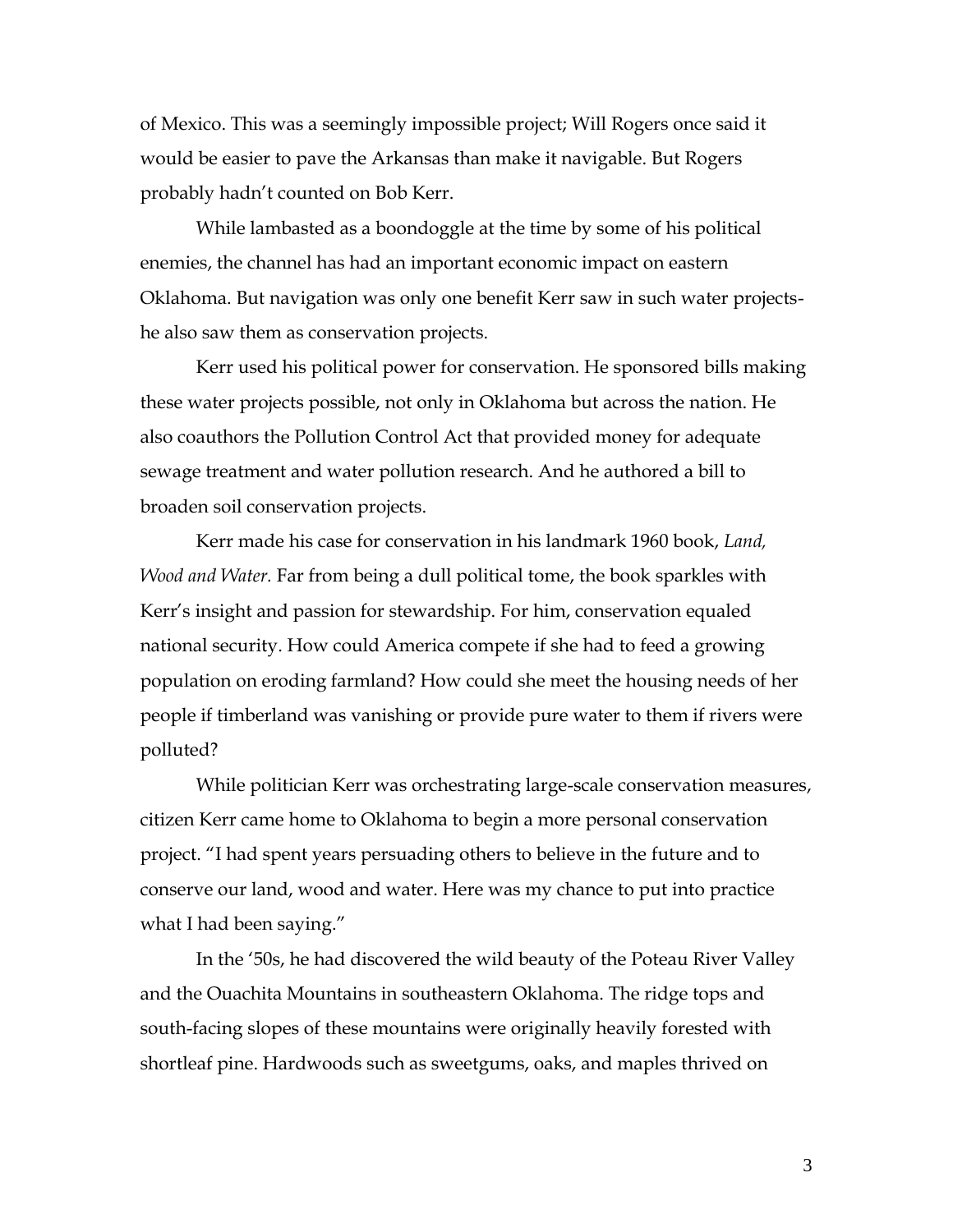moist, northern slopes and along rivers. Here he began playing in what he called his "wonderland workshop".

It was a serious kind of play. The first sawmills had been set up in the area 100 years before. The best trees had long ago been cut as George Phillips, Oklahoma's first forester wrote "with no thought of the future." One of citizen Kerr's first conservation projects was the replanting of pine seedlings on the slopes of Poteau Mountain. "I cannot describe the joy of planting under the sun and the quickly moving clouds," he wrote. "It gives a new faith in tomorrow… ."

Kerr eventually bought around 60,000 acres of land- from bottomland to rough mountain top- near the town of Poteau in LeFlore County. Looking toward retirement, he built a native stone house on a bluff with one of the best views in Oklahoma. He established the Kermac cattle herd, famous for its 1000 head of registered Angus cattle and its star bull, the prodigious Hyland Marshall, who sired 7000 calves over his lifetime. There was even a poem, "Oklahoma's Greatest Ranch," written about the place by an admirer, Sam Scantlan. One stanza describes the idyllic scene:

> And the cattle grazing slowly on the glade Were fat from having nothing else to do, Except to eat the grass and rest in the shade And raise five thousand calves, which now were due

It would have been out of character for Kerr to live in lordly isolation from his neighbors. He meant his ranch to be a model for area ranchers. "In this part of Oklahoma, which is so rich in beauty, but so poor for farming," writes his daughter Kay of her father's intentions, "he wanted to challenge farmers and demonstrate the potential increases in pasture and cattle production which could come with improving soil fertility, using higher quality breeding stock, and developing better overall management."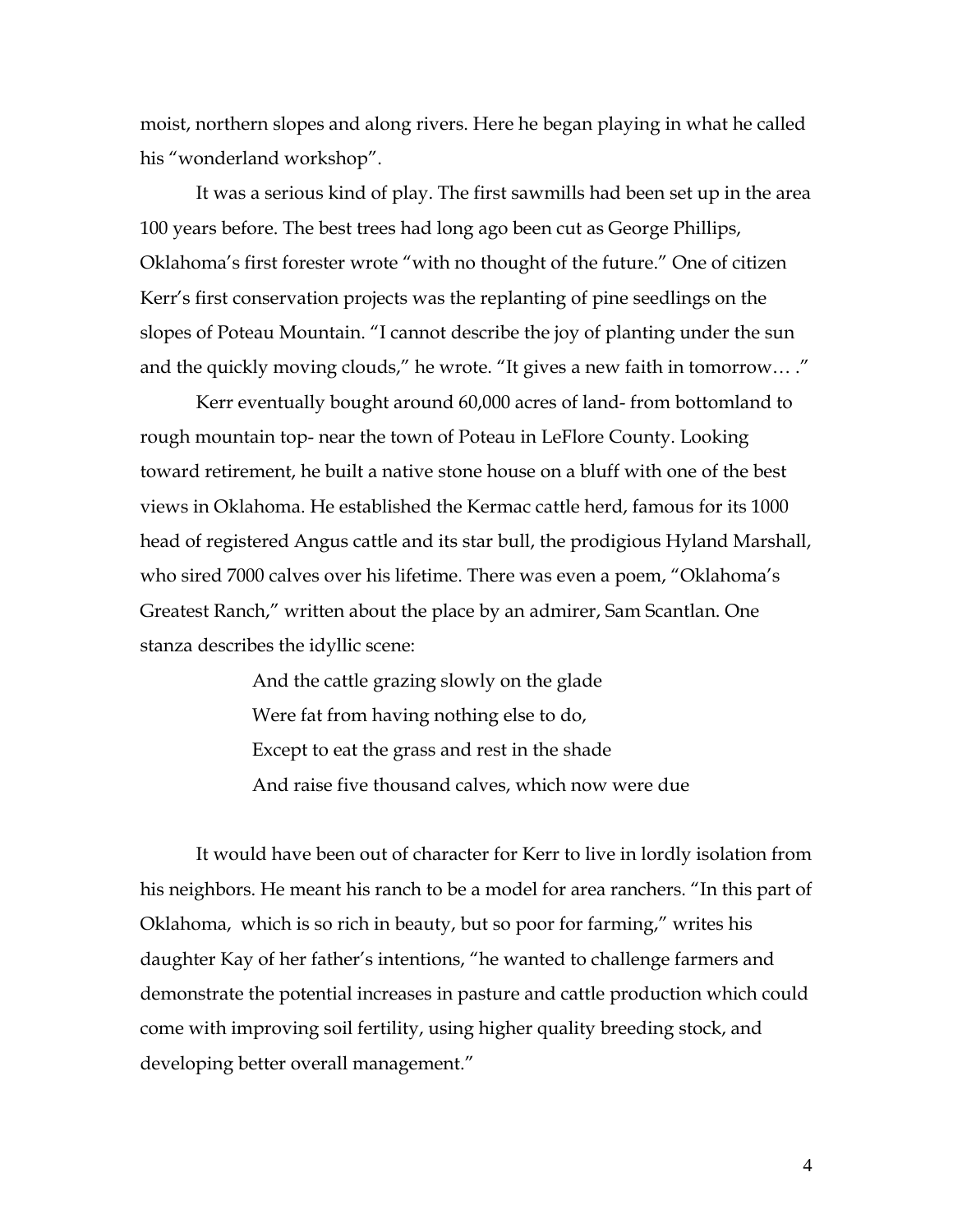His first efforts at clearing waterlogged bottoms and establishing pastures, however, were greeted with skepticism by at least one old-timer who wondered out loud if he wasn't "a dumb fool, and eccentric, too." This pronouncement did not stop him from talking up his plans with area farmers and learning all he could from them at the same time. Close friends have noted his ability to communicate with all varieties of folk: black and white, rich and poor. His presence and concern gave people in the area a feeling of optimism about their economic future, one businessman remembered years later.

On breaks from the Senate, he stayed at the ranch, overseeing its operations and entertaining. His guests included President John F. Kennedy, Vice President Lyndon Johnson, and Tennessee Senator Albert Gore, Sr. (father of Vice President Al Gore).

Unfortunately, Kerr did not live to retire to his beloved ranch. Not long after his death, a nonprofit charitable foundation, the Kerr Foundation, was established by his widow Grayce B. Kerr and their four children, Robert Jr., William, Breene, and Kay. In 1965-66, after Mrs. Kerr died, the Kerr Foundation's Agriculture Division was established to carry on Senator Kerr's work in conservation-oriented agriculture. It gained a national reputation for its work with animal health, and independent examiners concluded in 1984 that the Agricultural Division had had a "considerable impact on many farms and ranches of southeast Oklahoma and western Arkansas."

In 1986, the Kerr Foundation, which was primarily a grant-giving foundation (except the Ag Division), was divided into four parts. The Agricultural Division became a new, independent organization, The Kerr Center for Sustainable Agriculture, Inc. Today it is the largest private operating foundation dedicated to sustainable agriculture. Located south of Poteau on 4150 acres, The Kerr Center has farm demonstrations, research projects, educational activities, and a farm consultation service.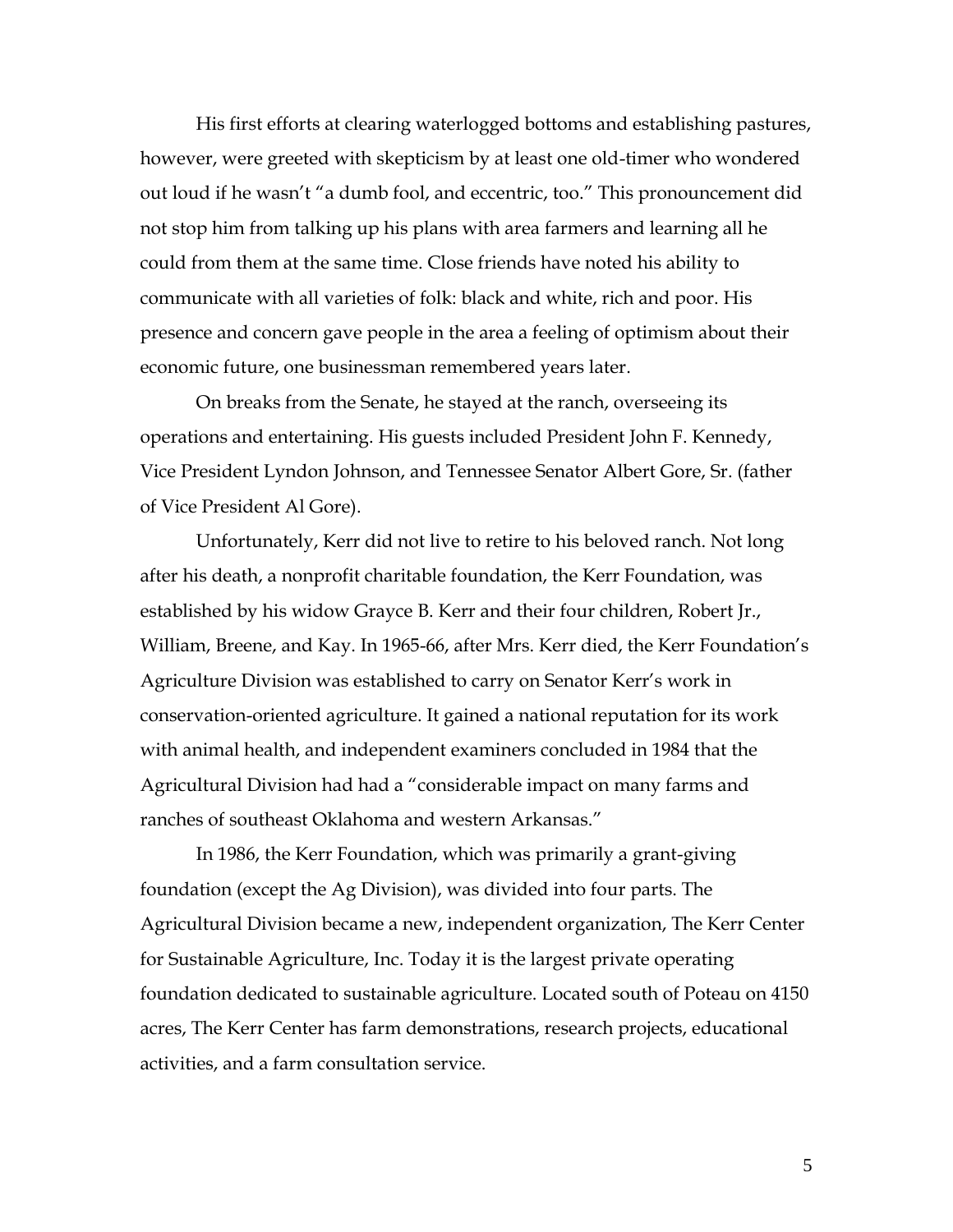What is sustainable agriculture? It's often broadly defined as agriculture that is not just economically viable but ecologically sound, too. It is agriculture that is not wasteful or poisonous; that gives back an equal amount or more than what it takes of land, wood, and water (and people) and as such can ideally be practiced forever. In short: It is healthy agriculture. The Kerr Center too has gained national prominence as a leader in what has become a movement for a sustainable agriculture and a sustainable world.

Senator Kerr had believed, number one, in the promise of Oklahoma- the land that his father and mother had settled. He believed it was possible to heal her land and conserve her natural resources. He believed Oklahomans should be able to make a living in Oklahoma and that life on the land had to be a part of Oklahoma's future. And he believed strongly in helping people help themselves. For 30 years these two organizations, the Kerr Foundation Agricultural Division and The Kerr Center for Sustainable Agriculture, have been true to those beliefs.

> Let us never forget that the cultivation of the earth is the most important *labor of man. Unstable is the future of a country which has lost its taste for agriculture. If there is one lesson of history that is unmistakable, it is that national strength lies very near the soil. --Daniel Webster*

With high hopes, the Kerr Foundation Agricultural Division took over 4150 acres of the original Kerr Ranch and bought 526 head of cattle from the Kerr estate. Despite its unassuming name, the Ag Division had big plans. They would establish a research ranch to further the work with cattle and pastures that Senator Kerr had begun. And they would reach out to area farmers through an ambitious farm consultation program. Staff experts would spend time with farmers and provide customized advice. It was a grassroots effort- the idea was to find out what kind of information farmers needed and provide it if possible.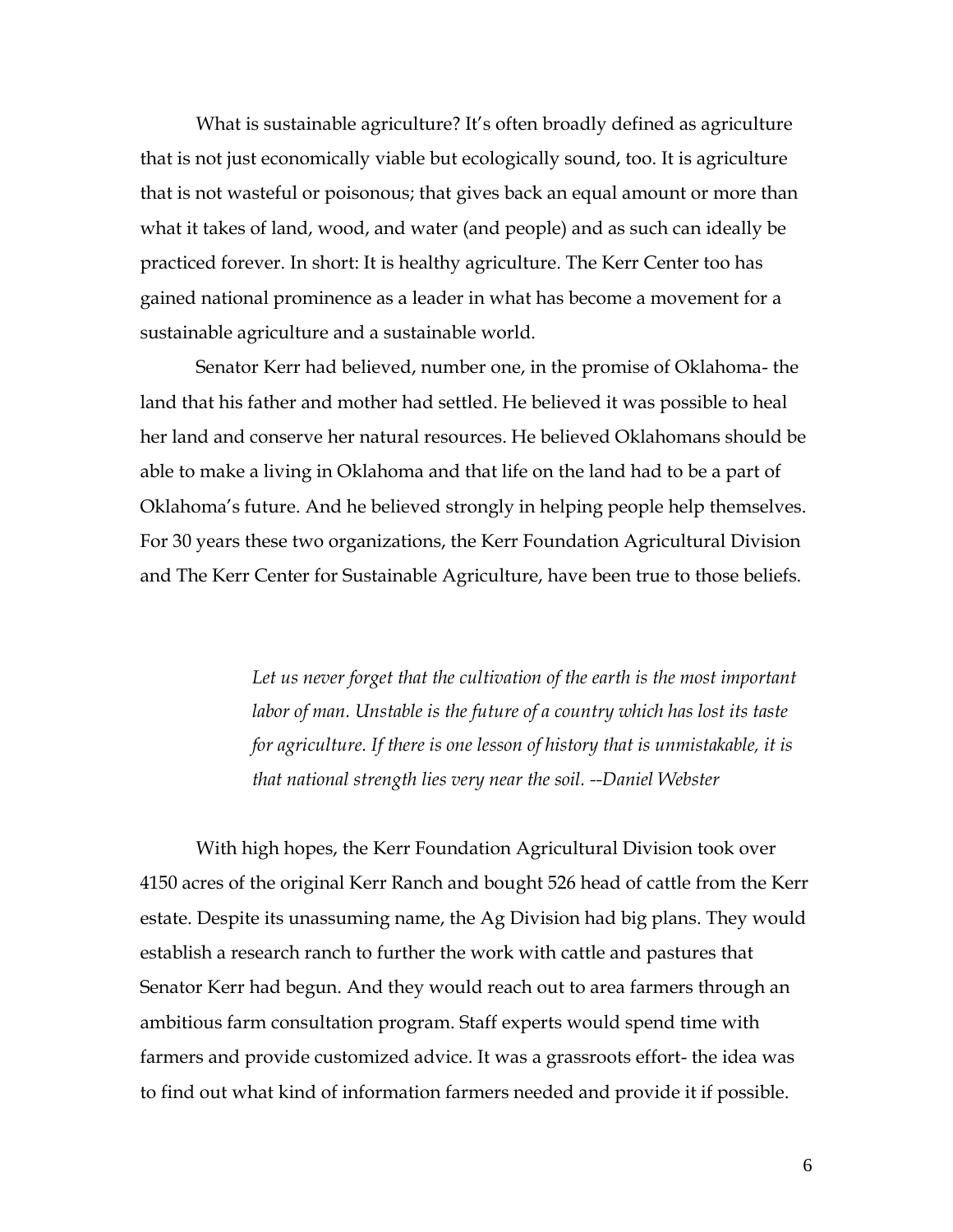Five short years before Kennedy had challenged Americans to "ask not what your country can do for you- ask what you can do for your country." The division's efforts epitomized that spirit.

The Ag Division was a pioneering organization. It was (and still is) unusual for a private charitable foundation to support agriculture rather that the arts or humanities; such work is generally the province of the Cooperative Extension Service. It would be operating far from the large farms of wheat, soybeans and alfalfa in Oklahoma's central and western red dirt flatland in a part of the state that was considered something of an agricultural backwater.

Southeastern Oklahoma's farming history, however, is long. Some early agriculturists were the Spiro Mound people who built a grand city on the northern edge of what is now LeFlore County in the Arkansas River valley around 1000 A.D. They built their advanced civilization on corn, the miracle grain of the New World. After the Mound Builder civilization crumbled and dispersed, Caddoan-speaking tribes lived in the area. They also lived lightly on the land, growing corn in the river valleys and hunting for plentiful game in the vast pine-oak-hickory forests of the uplands and hardwood bottomlands. In the 1830s, the Choctaws were removed from their home in Mississippi to southeastern Oklahoma. They too practiced small-scale subsistence farming, though some Choctaws, usually mixed bloods, owned slaves and established cotton plantations farther south along the Red River.

This was ostensibly Indian Territory, but after the Civil War non-Indians of all descriptions- outlaws like Belle Star, itinerant laborers, and especially tenant farmers- began moving into the area. The Choctaws began to lose control of the land after the federal government forced them to break up their common holdings into individual allotments in the late 1800s. At the dawning of the twentieth century, there was heavy immigration into the area and much of the land passed into non-Indian ownership. For these new settlers, Oklahoma was the Promised Land, their last chance to prosper on their own land.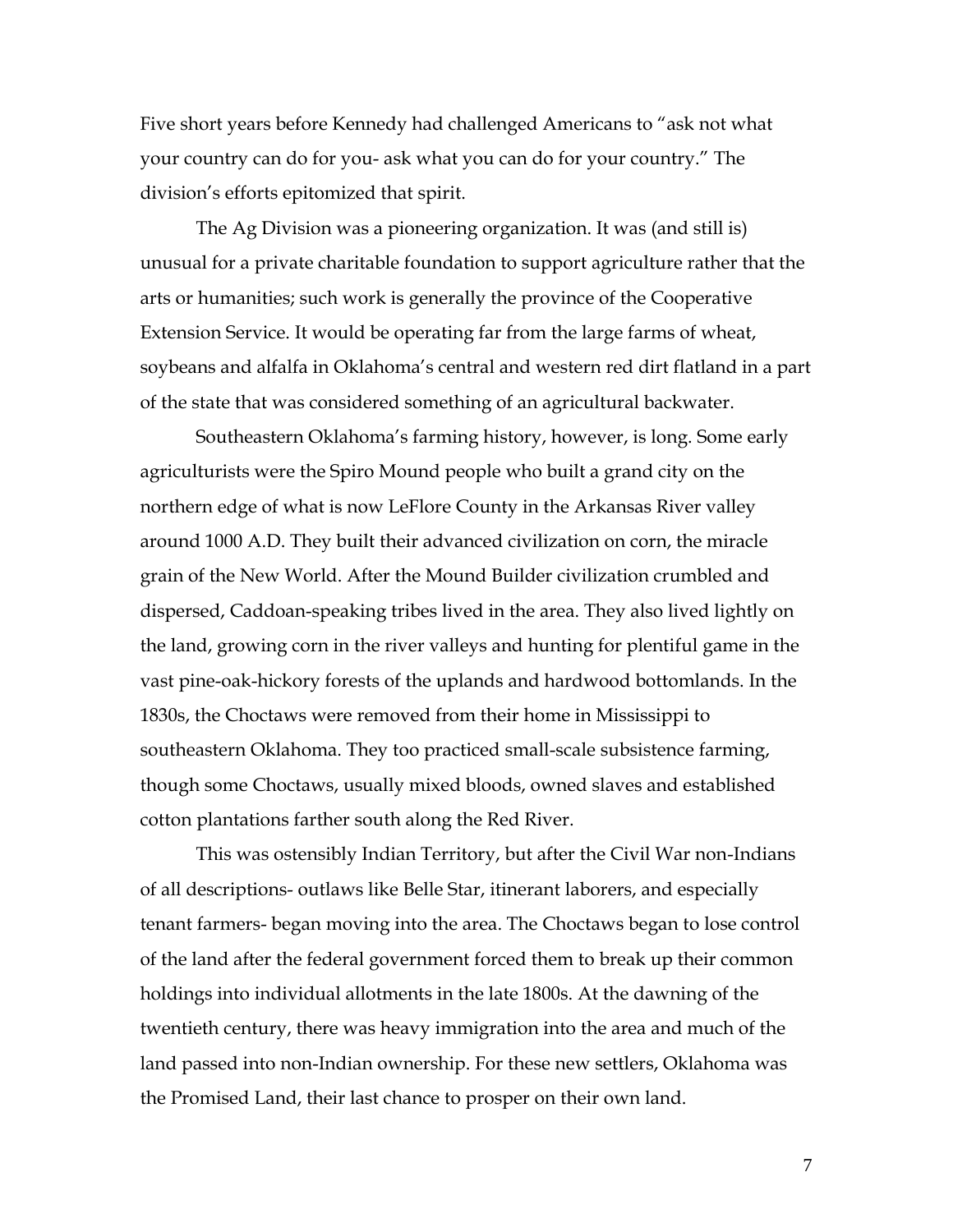Sadly, the promise was short lived. Prices fluctuated wildly, and there was too much pressure on the land: the soil was overworked, topsoil washed away, and hopes of self-sufficiency were dashed. Farmland all over Oklahoma was consolidated into the hands of a few. By 1930, the majority of farmers again were reduced to sharecropping.

Almost as quickly as they came, these farmers began leaving. The outmigration that began in the '20s slowed somewhat in the '30s. By then the typical farm in LeFlore County was about 70 acres, half of it in crops, such as corn, sweet sorghum cane, and notably, cotton. The family typically had a horse, two mules, four head of cattle and calves, and three or so head of swine.

This typical farm was destined to pass by mid-century. During the '40s and '50s the area experienced another rapid decline in population- 40 percent or more in some areas. Families moved to urban areas (often in California) in search of jobs. By 1960, three-quarters of the country's agricultural jobs were gone.

In the '60s manufacturing began to replace these agricultural jobs, and the tide of outmigration slowly turned. Attracted by its beauty, retirees also moved in, often onto small "dream" farms. With Senator Kerr as an example, farmers became ranchers- knocking King Cotton off his throne and installing instead, Queen Cow.

This new rancher differed considerably from his predecessors. He typically owned his land and ran small herds of cattle on rough, unimproved pastures. He juggled full-time employment with part-time ranching or farming in an attempt to make the land pay for itself. When surveyed by the Ag Division these farmers said what they needed the most was information on how to manage their herds and pastures.

In response, the organization made pasture improvement its main thrust. On the ranch's 2,530 acres of pasture, bermudarass, a highly adaptable southern forage, was deemed to be "the basic pasture grass". Staff specialists studied how this warm-season grass adapted to different soil types and tested varieties. They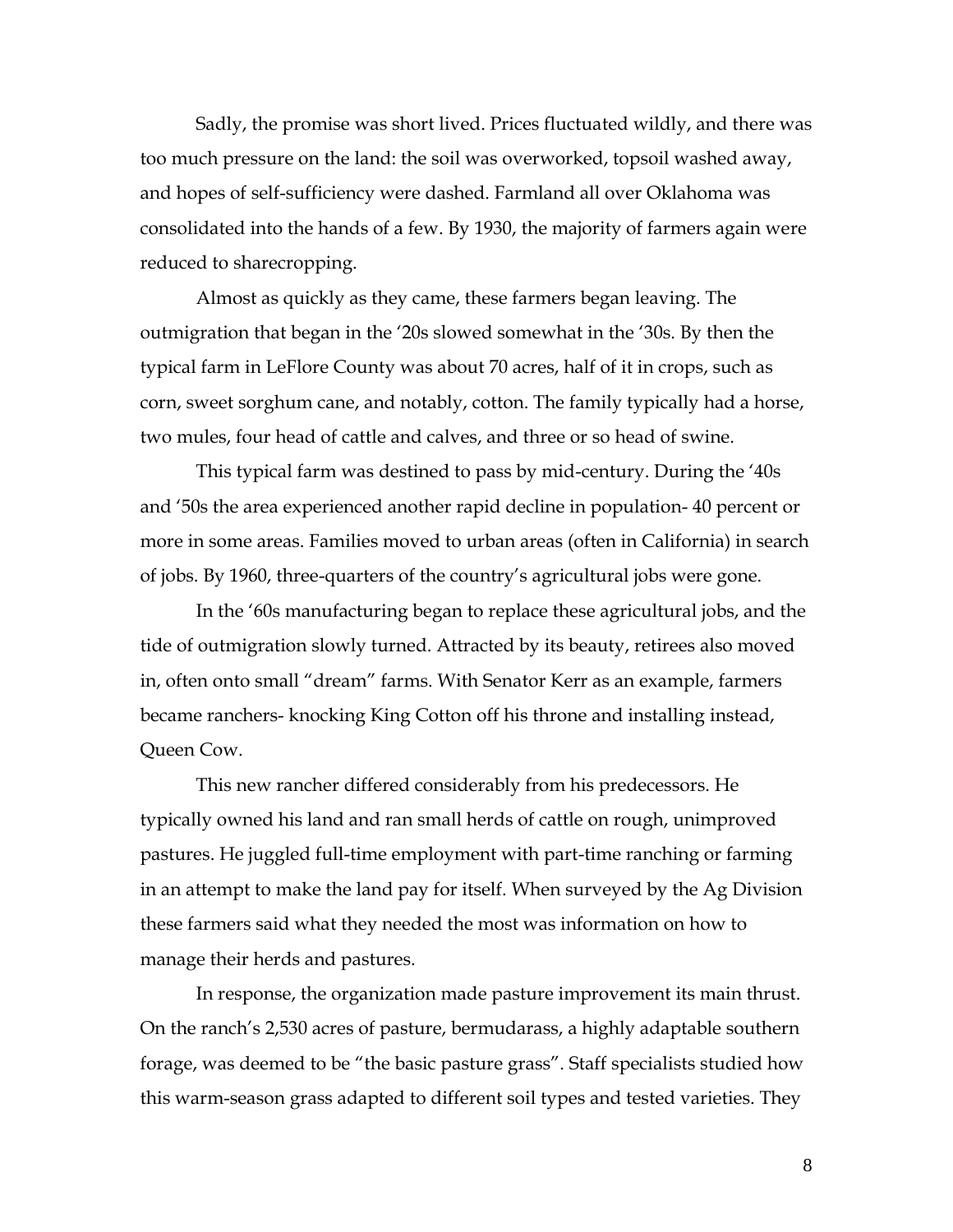also did research on another grass, tall fescue, a cool-season cultivar from Kentucky.

Noting that the soils of eastern Oklahoma had been depleted of basic nutrients of phosphorus an potassium, specialists advocated a one-time application or applications over several years of these two nutrients in order to make the top soil productive again and to increase farm income. After that, the challenge was to maintain productivity without the continued application of these two minerals, which are slow to build and accumulate under natural biological means.

They also cautiously approved the judicious use of herbicides to save pastures from brush and undesirable species of weeds that had resulted from overgrazing. Using proper management, marketing and production practices, specialists predicted that the farmer could see his production double. The division's livestock specialists also advised ranchers to invest in higher quality breeding stock. They started a bull lease program for those who wanted to upgrade the bloodlines of their herds. On the Kerr Ranch, specialists did herd management studies with the registered Angus.

The division wasn't concerned solely with cattle. Specialists also experimented with swine production, small fruits like blueberries, and other horticulture crops. On the conservation side, they designed projects to appeal to the sportsman. They experimented with managing pastureland for game birds like quail, ducks, and other migratory waterfowl. In cooperation with Langston University, they also looked into increasing fish production in farm ponds.

The key to the success of these projects was the staff. A 1984 independent assessment praised the staff for its "quality and dedication." The division's first director was Dr. Roy Chessmore. Chessmore had expertise in pasture grasses. He later wrote a book on the subject, *Profitable Pasture Management,* the profits from which still support an agronomy scholarship to Oklahoma State University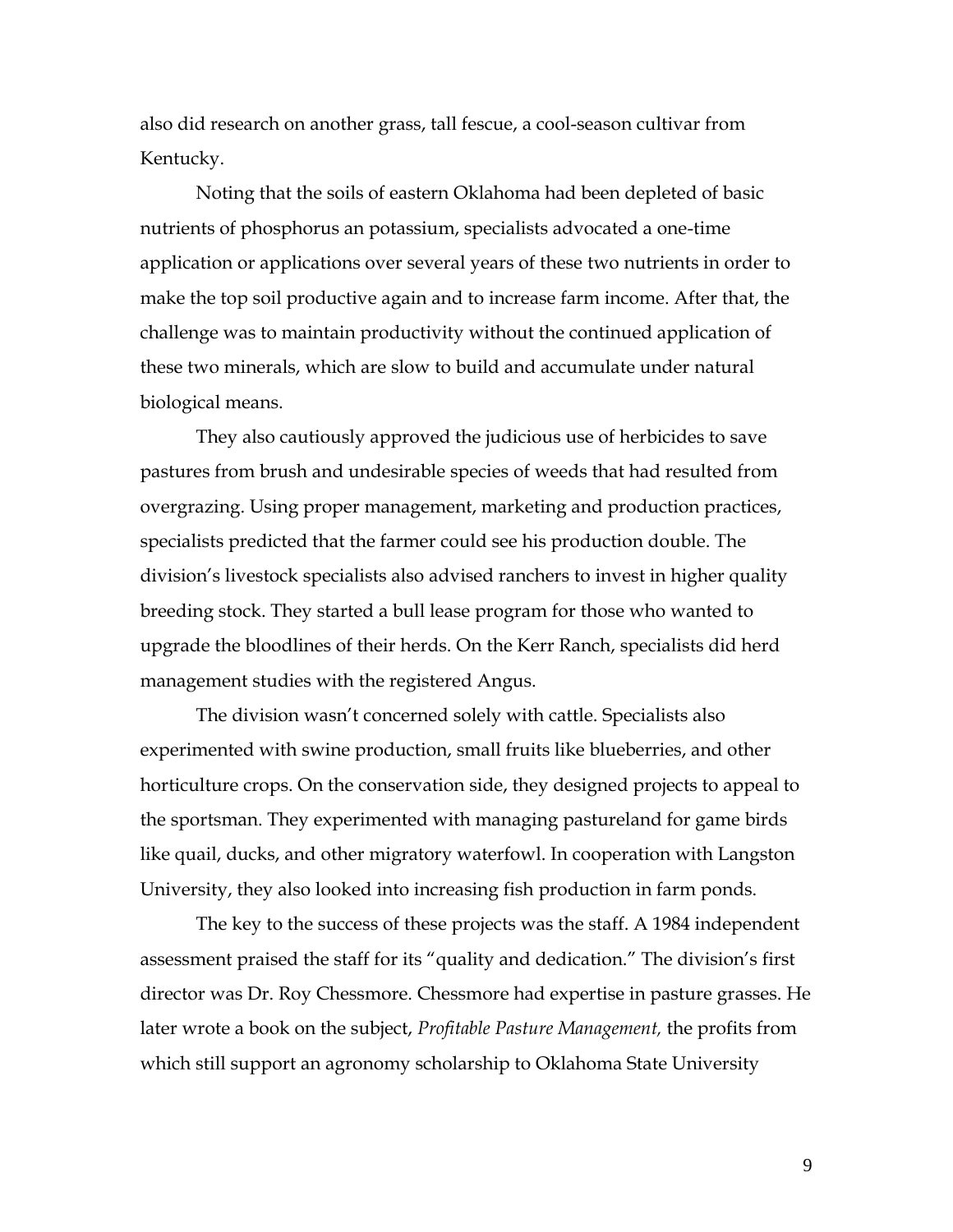(OSU). Members of the staff were experts in various agriculture disciplines, ranging from agricultural economics to agronomy to livestock production.

As if managing a ranch and conducting research and demonstration projects were not enough of a challenge, specialists found that they had to win over the southeastern Oklahoma farmer. In general, these smallholders felt neglected by OSU's Cooperative Extension Service and Experiment Station. Southeastern Oklahoma's only agriculture research station located at Heavner had been closed in the 1950s. This left southeastern Oklahoma with no research station. Given that southeastern Oklahoma has an ecosystem unique in the state, farmers in the area believed that research done in other parts of Oklahoma by OSU scientists would not apply well to their situation.

Farmers welcomed an institution that was doing research right there-on the same soil, with the same rainfall, with the same grass- that they had on their farms. It wasn't long before farmers flocked to field days and took tours of the ranch. "Extension is for western Oklahoma, Kerr is for eastern Oklahoma," summed up Rick Ward, LeFlore County Farmers Home Administration Supervisor.

Specialists produced information sheets and a monthly newsletter that was mailed to 2000 people. A farm advice column was distributed to 16 area newspapers, which reached 100,000 people each week (at a cost to the Ag Division of about \$35). Written by Jim Horne, who became director in 1979, the column was well received- described as "informative, but not too technical." The division also produced videotapes and three different correspondence courses. One correspondence course student commented: "I believe I'm a little wiser when I go to the feed store. I've saved 30 percent on my feed bill."

As satisfying as these efforts were, the Ag Division poured its heart and soul into the farm consultation program. In Oklahoma, most of the land is in private hands, and the individual landowner is the guardian of the basic natural resources of land, wood and water, as Robert S. Kerr had pointed out in his book.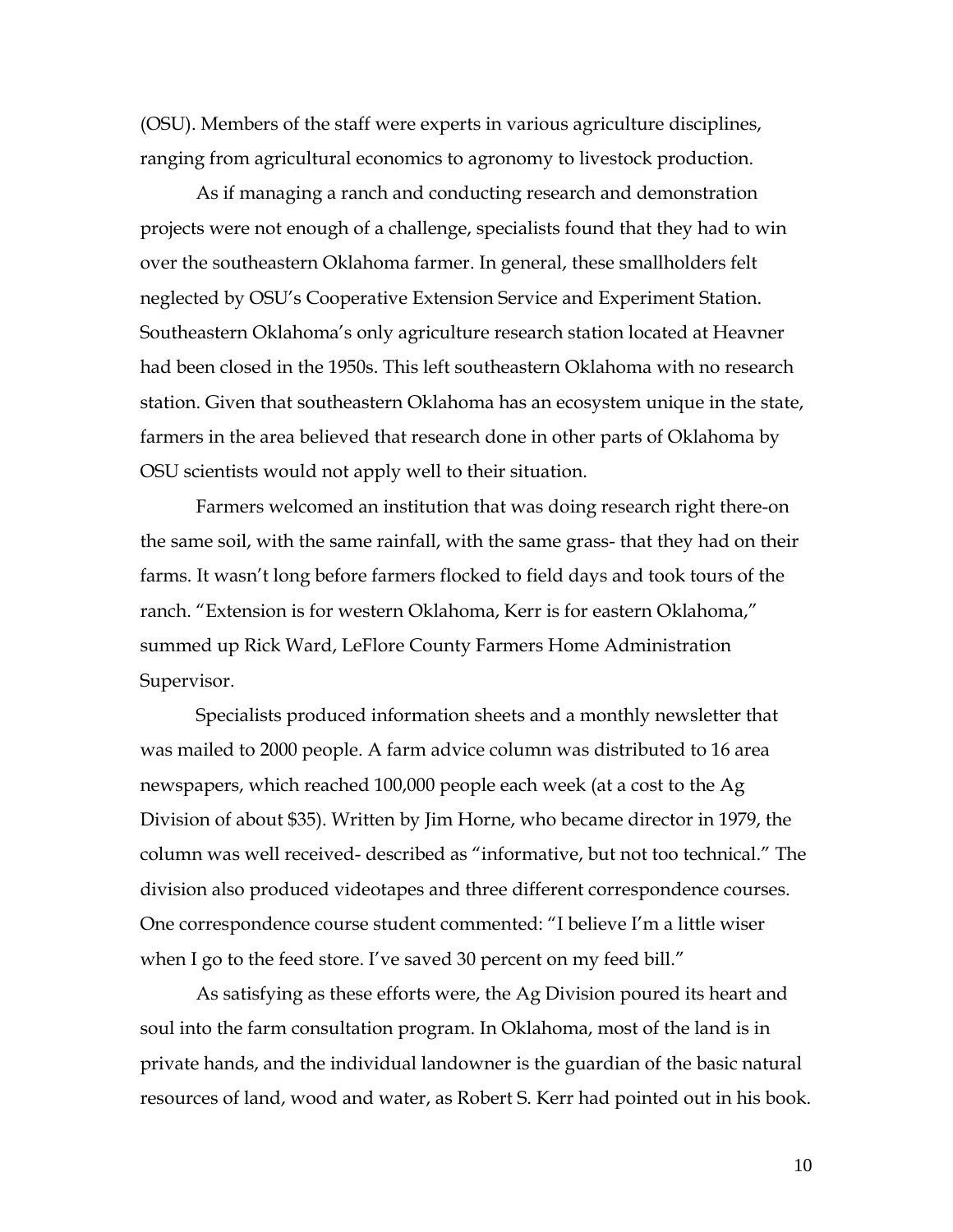How best to reach this son (or daughter) of the soil? Why, make a house call: visit him at home, walk around the farm with him, and let him point out what he is proud of and what he needs help with. Take a soil sample. Get a feel for the farmer- find out how many children he has, how much time he has for farming, and what his financial resources are. Get a feel for the farm- not only as a place of production, but as the home place.

Often three or more specialists would visit 125-150 farms a year. They would work with the farmer in developing an individualized in-depth "farm plan." This was a kind of blueprint for the operation. The farm's assets were inventoried and considered. The goals and desires of the farm family, of course, formed the basis of the plan. Photographs from the time pictured Kerr specialists talking with the farm family around the dining room table.

This personal approach, while time consuming, was the key to the program's success. Consultation with the Ag Division could result in real economic gains: in 1983 alone it was conservatively estimated that cooperating farms realized an increase in net farm income of \$2,000. Farmers were heeding advice to improve their pastures and upgrade their breeding stock. Farmer's trusted the division's various specialists because of their depth of knowledge and because they weren't afraid to get their hands dirty. They even had success in reaching "the one half of the one third of the people who won't listen to anyone," as one OSU Extension Specialist at Stillwater put it.

Just how much regard farmers and ranchers had gained for the Ag Division was put to the test beginning in 1983. In cooperation with OSU and United States Department of Agriculture (USDA), it mounted an ambitious program to eradicate brucellosis, popularly known as bangs. For 45 years, officials had worked to eradicate this most serious of cattle diseases, but had failed. A highly infectious bacterial disease, brucellosis affects the cow's reproduction, causing abortion and delayed conception. It also causes weight loss, decreased milk production, and even enlarged arthritic joints. The human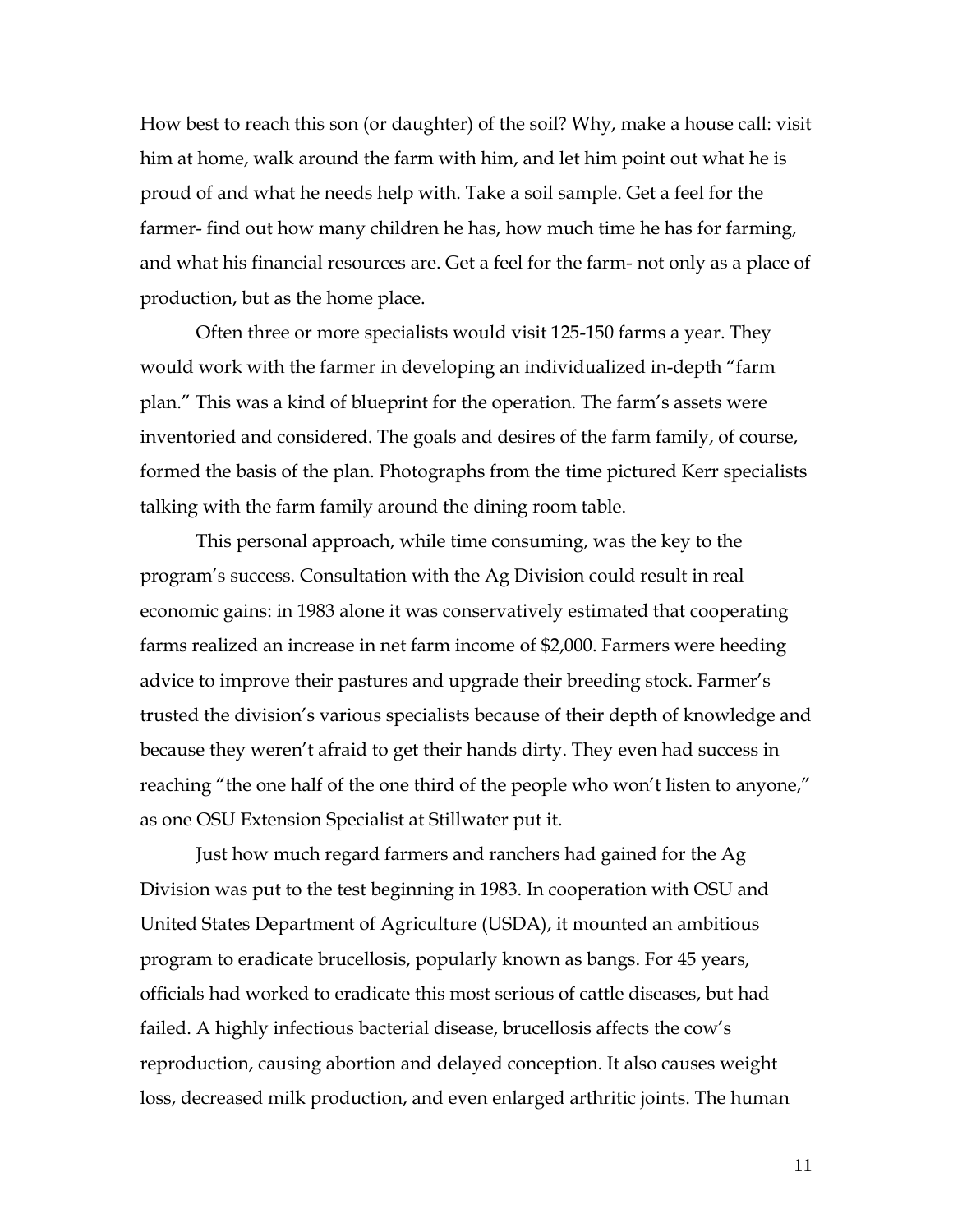form of the disease, undulant fever, threatens people who work closely with cattle.

With these effects, the disease can substantially decrease a herd's worth. Infected cattle could not be shipped across state lines. Buyers boycotted breeding stock from infected areas in Oklahoma. Unfortunately, parts of southeastern Oklahoma, including LeFlore County, had long had a high rate of infection. This fact made Oklahoma one of the eleven states with high rates of infection, while the disease was under control in most places. Obviously, this was a barrier to making the area a ranching leader.

Like human diseases such as smallpox and polio, the key to eradicating brucellosis lay not in finding a cure, but in prevention through vaccination. Fortunately, an effective vaccine existed. The problem was getting farmers to use it.

There were several reasons ranchers failed to vaccinate. Improperly administered, the vaccine could cause the animal to test positive for the disease, causing big problems since such animals were treated as infected until proven not to be. Some ranchers doubted the effectiveness of the vaccine. Others were unaware of the seriousness of the disease and resented government regulations they did not understand. On top of that, ranchers feared quarantine, and its devastating effect on profits. This situation had led to widespread skirting of regulations and a continuation of the status quo. State and federal efforts at education had been inadequate, even counterproductive. In 1981, the division began a small-scale effort at brucellosis education. "The farmers needed the truth- to understand why the regulations were there," says Horne. While rates of vaccination went up only slightly, other results were more dramatic: half the producers who doubted the vaccine would work had changed their minds, as did half those who believed vaccination was not worth the effort. In addition, producers surveyed pronounced private foundations (such as Kerr) as the best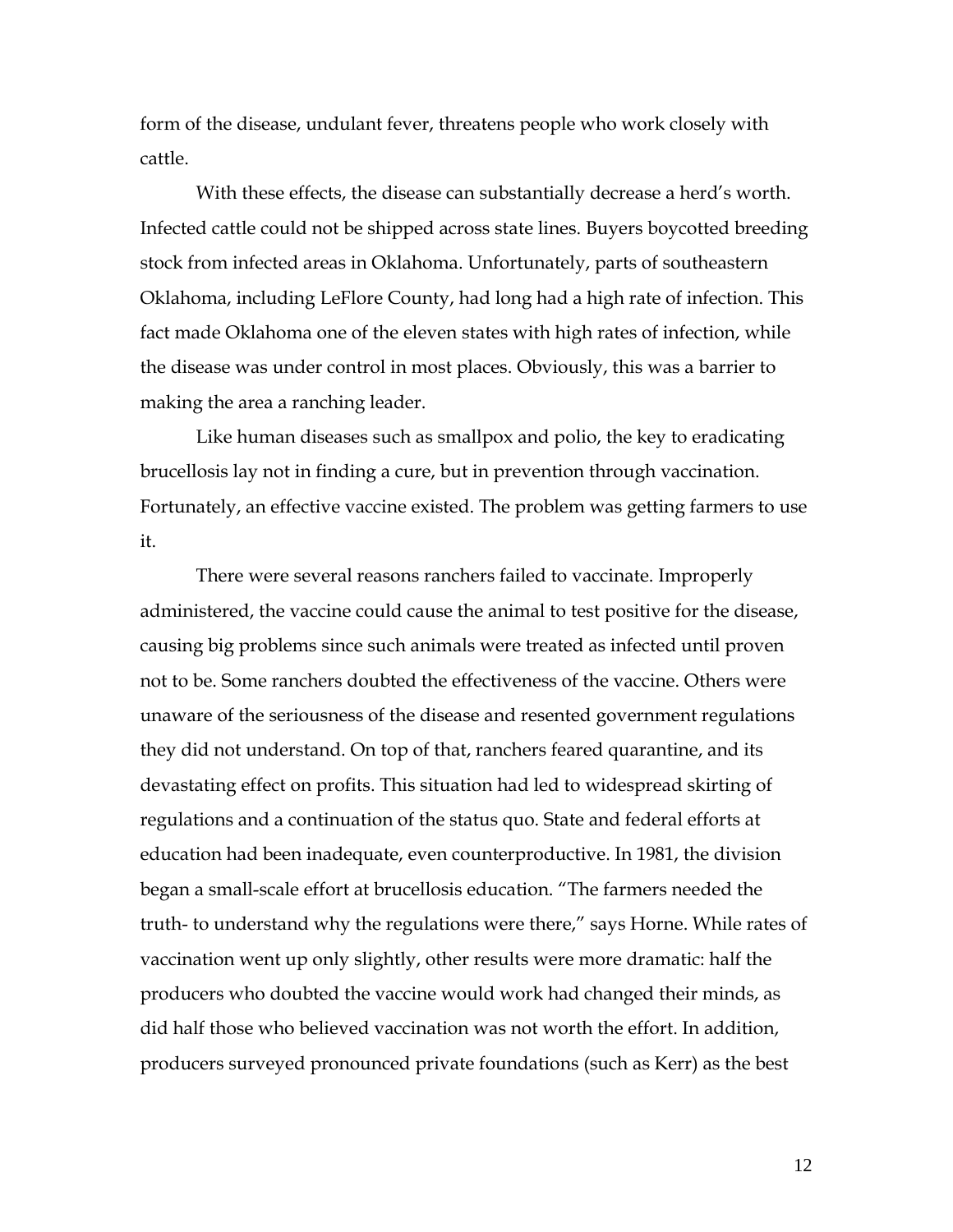source of information about animal health. Eighteen years of building ties to the community seemed to be paying off.

Aware that more needed to be done and buoyed by these initial successes, the division launched a large-scale program that ran over four years. Horne and staff put "a lot of spirit and passion" in the project, he recalls. They prepared a series of ten fact sheets that answered questions about the disease in a straightforward way. They spoke about the problem at community meetings and prepared videos and instructional programs for computers. They ended up distributing a million pieces of information to producers and others involved in agriculture. While the initial target area was five counties in southeastern Oklahoma and infected areas in nearby states, the campaign eventually went nationwide. As a result, the division gained national attention.

The results were impressive. In the first two years of the campaign, the number of infected herds went down nationwide. For awhile, LeFlore County led the state in rate of vaccination. Today, 15 years after the initial program, there are fewer than 150 infected herds in the nation as compared to several thousand in the country when the program began. There are none in Oklahoma today. Why did this campaign succeed while past efforts had failed? In part, says Horne, it was a question of attitude. "We listened to [farmers'] needs and fears and provided them with credible evidence," says Horne, and this worked.

## *To use, to understand, to love the soil, is a civilizing process.- Robert S. Kerr*

It used to be a favorite American fantasy that by the year 2001 we would be blissfully free of the constraints of planet Earth. We would all be jetting around in our personal spaceships high above vast cities of glass. Our clothes would look straight out of a Star Trek episode and our food would simply be created from thin air whenever we pressed a button. Some of us would have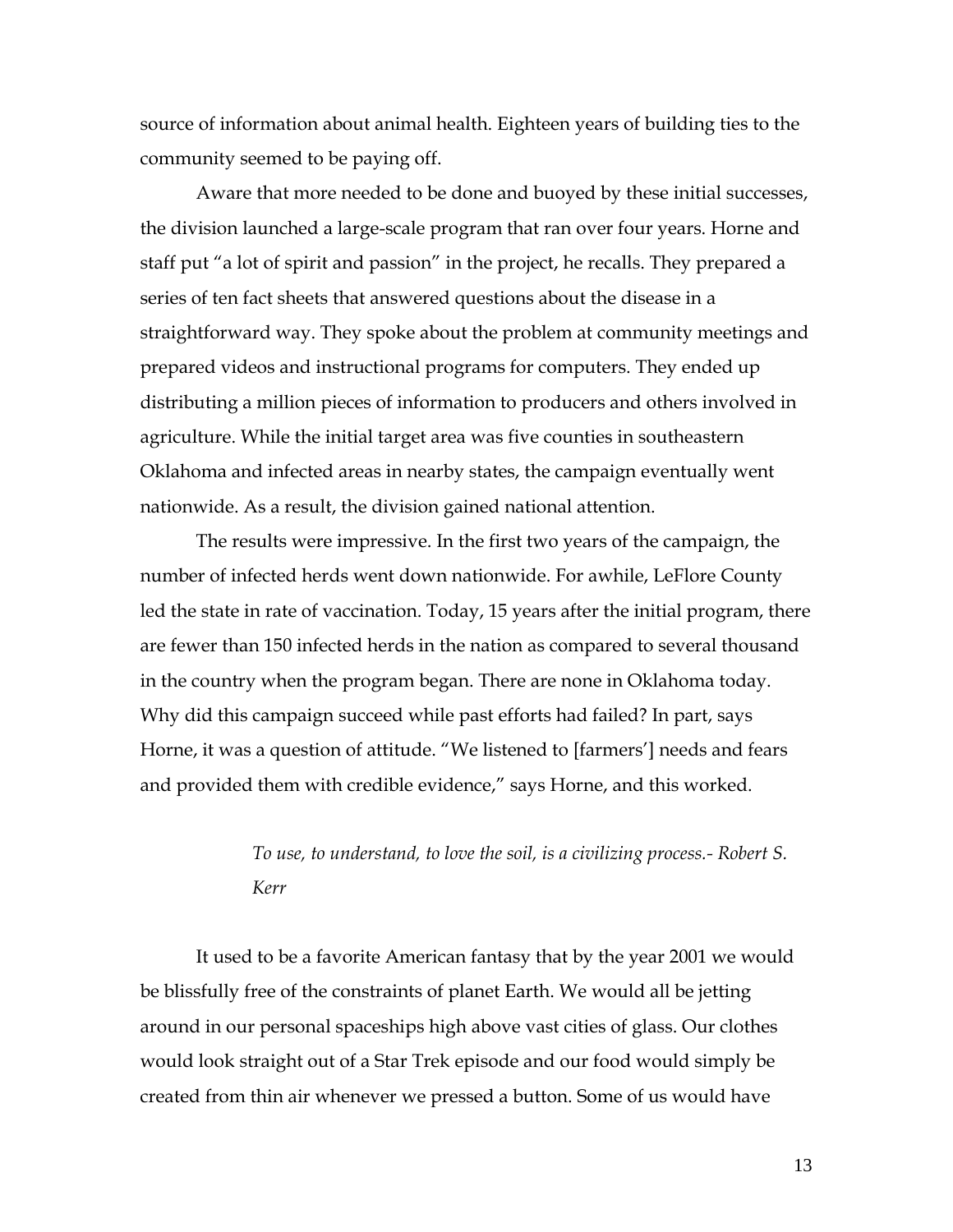colonized Mars where with a flip of a switch and a dose of the right chemical, we could mold the rocks of the red planet into yummy entrees and interesting furniture.

Perhaps these fantasies of escaping the earth are not surprisingsometimes problems here seem overwhelming. In the early '70s, Americans first became aware that the supply of oil was largely out of our control and apt to get more expensive. Our garbage threatened to engulf us, and pollution reached critical levels: The Cuyahoga River in Cleveland actually caught on fire. In response, the environmental movement was born.

People began recycling everything from aluminum cans to grand old houses. The public supported cleaning up the air and water and protecting plants and animals in danger of extinction, including our national symbol, the bald eagle. What was natural was valued, both in fashion and food: cotton elbowed out double knits, Tang faded in favor of fresh squeezed orange juice. After or astronauts went to the moon and sent back pictures of lovely, cloudy blue Earth, Americans realized that our planet, far from being indestructible, is a fragile spaceship we are riding on a slow journey through the universe.

Eventually these historic changes in attitude were bound to affect agriculture, that most conservative of endeavors. In a 1980 study, USDA had noted the concerns or the general public, farmers, and environmental groups about the country's system of food production. In addition to concern over the demise of the family farm and localized marketing systems, the USDA found people were worried about the state of the soil. Topsoil erosion according to some reports was exceeding Dust Bowl rates in some areas. Runoff was carrying away precious soil nutrients.

The public was also worried about pollution. Common agricultural "inputs" such as fertilizers and pesticides were contaminating surface water and groundwater, threatening animal and human health. Another stated concern was pesticide residues on food and their possible effects.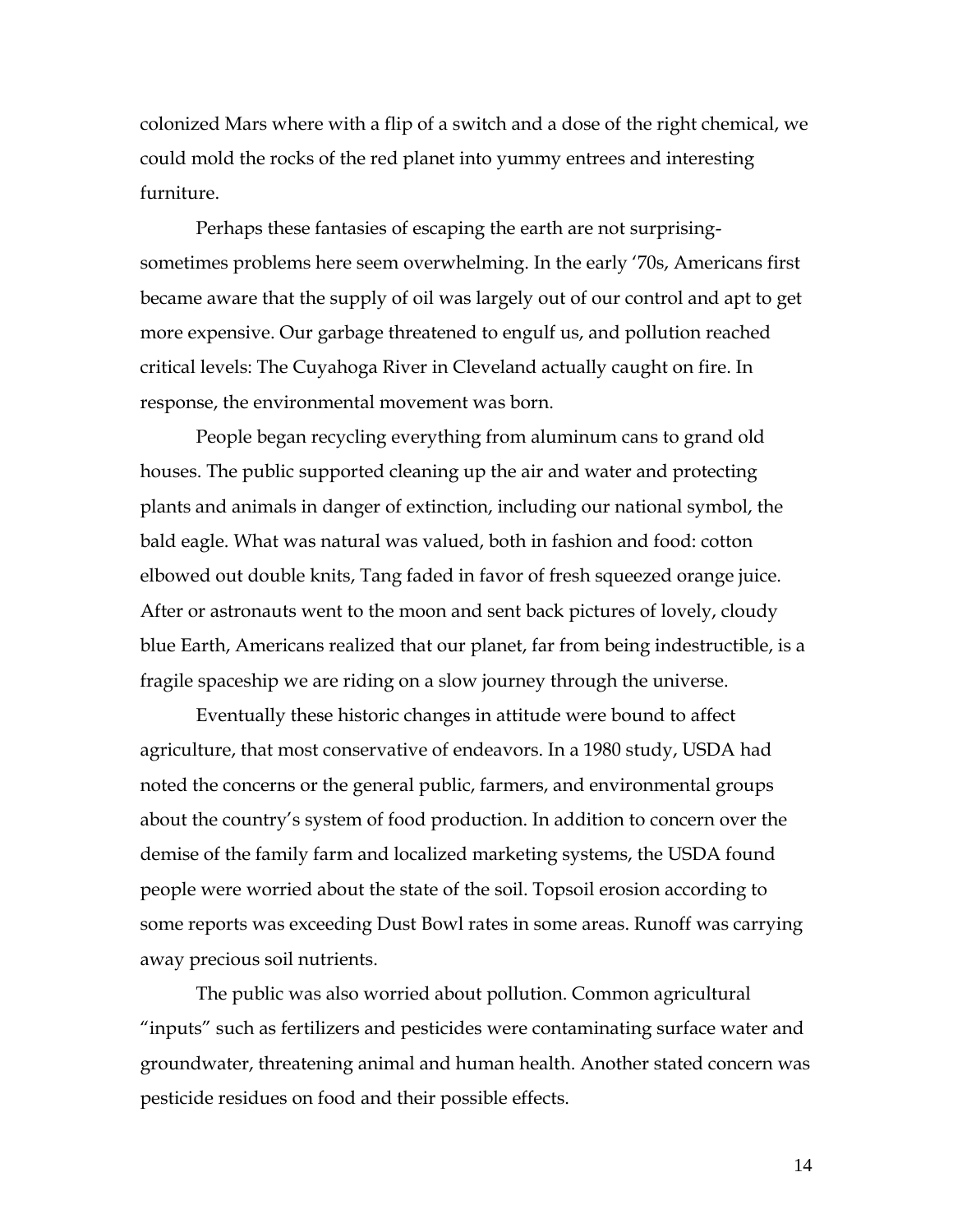It was an alarming study, which suggested to many that the security of our country's food production system was in jeopardy. There was cause for hope, however. The study also found that a small group of farmers who had switched to a low-input approach to agriculture were successful: "environmentally sound, energy conserving, yet productive and profitable."

Change was coming. Partly due to testimony by Robert Rodale, Jr., of the Rodale Institute and the Kerr Center's Jim Horne before agricultural committees chaired by Representative Jaime Whitten and Senator Patrick Leahy, the 1985 farm bill allocated money for what had been dubbed "sustainable" agriculture.

There is no one-way to practice sustainable agriculture. Instead, there are a number of approaches to making a given farm sustainable depending on local conditions. Often these approaches have the farmer cooperating with rather than dominating nature; relying less on loans from banks and government subsidies; and using fewer petrochemicals and pesticides. It's a self-sufficient kind of farming- management intensive, profitable and less polluting.

The philosophy of sustainable agriculture appealed to Senator Kerr's daughter Kay and her husband Robert Adair, Sr. They believed strongly in the spiritual benefits of farm life. Kay Adair felt that on a farm practicing sustainable agriculture, it would be possible for the farm family to stay in touch with nature. "Being in touch with natural cycles can keep you balanced," she has said. "Staying connected to nature is essential to spiritual health."

So in the midst of the '80s farm crisis, when the end of the family farm was being widely proclaimed, the Adairs began the process of giving the Ag Division a new "sustainable focus." Like her father, Kay Adair believed in looking ahead. She hoped the new emphasis on sustainable agriculture would keep the organization on the cutting edge as the new century fast approached.

In May of 1985, a new board of trustees formed to guide the fledgling organization. Members of the five-member board had diverse backgrounds, and their experience with sustainable agriculture varied. Besides the Adairs, the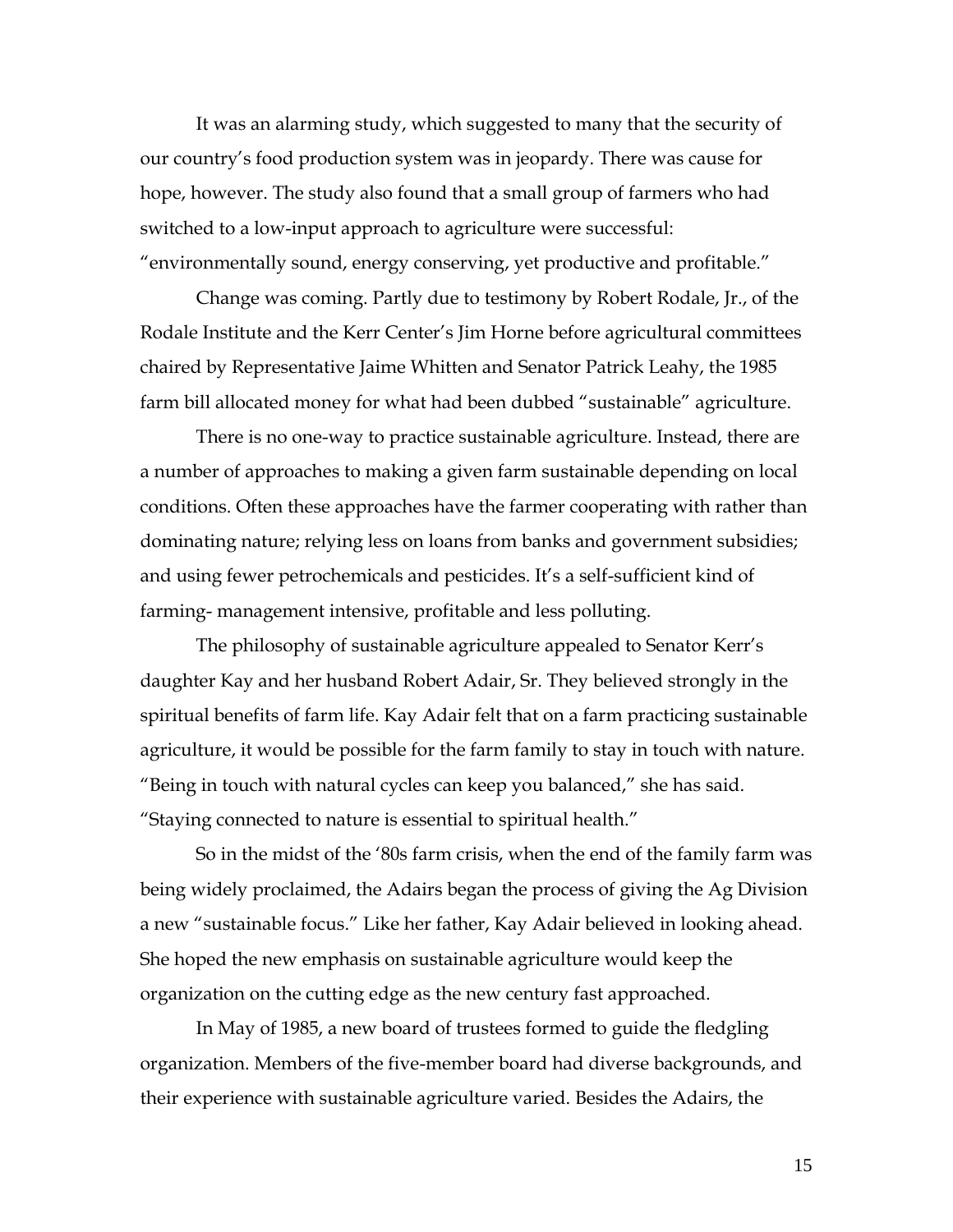board included the Ag Division's director Jim Horne and Walter Woolley, Jr., past president of the Oklahoma Cattleman's Association. From out of state came Wes Jackson of the Salina, Kansas, Land Institute. Author of the seminal book *New Roots for Agriculture*, Jackson had helped to inspire the Adairs' thinking about the new agriculture. Later that year, several new trustees were added including Wendell Berry, Kentucky farmer and author of another important book, *The Unsettling of America: Culture and Agriculture.*

The organization was to be incorporated as a new nonprofit charitable foundation, but first a new name had to be decided upon. Should it be The Kerr Center for Regenerative Agriculture? Alternative Agriculture? Organic Agriculture? Not only was the name up in the air, but so was the organizationhalf the staff quit soon after the name sustainable was adopted and the transition began.

Horne, who stayed, understood the fears of those who had bailed out. He too was new to sustainable agriculture and as yet not entirely convinced of its practicality. He had the caution of a man whose area of expertise was agricultural economics. He had seen just how difficult it was to make a living on a farm without adding ecology to the farmer's list of worries. However, he had also realized that many farmers were increasingly unable to afford the kind of inputs that conventional agriculture demanded. He knew that something had to change if the family farm was to survive.

Horne had a strong belief in the value of living on the land. This belief would help sustain him through what would be, to put it mildly, a difficult few years. From 1985 to 1986, Horne has to put together an entirely new organization. A business office had to be created and operating guidelines established. A mostly new staff had to be hired. And farmers had to be appeased- they kept the Center's phones ringing, wanting to know why their trusted advisors were no longer there.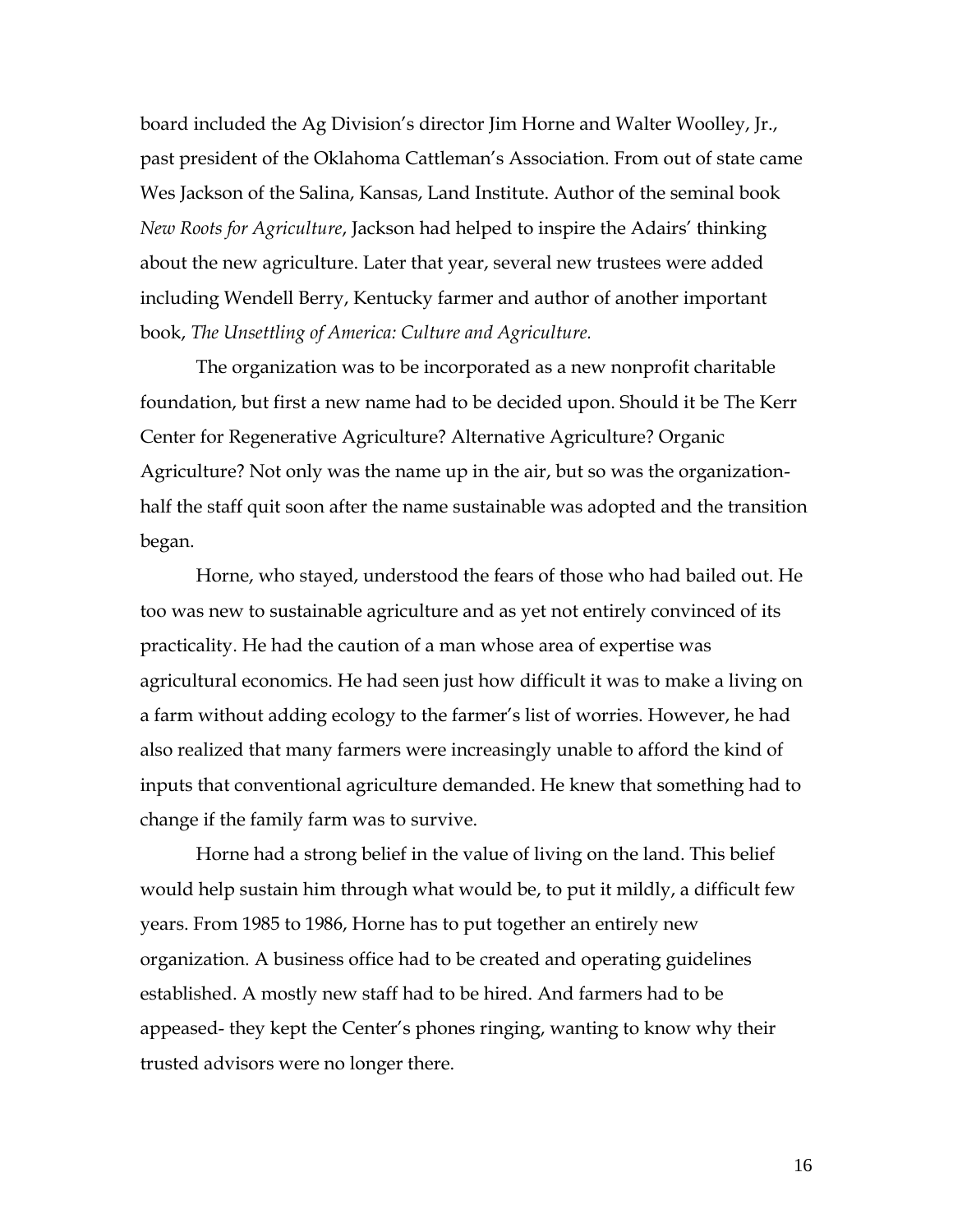Horne was assisted in the transition by Barbara Chester, a secretary with the Ag Division from its first days, and Steve Muntz, a pasture specialist with the Division since 1980. Muntz retained the trust of area ranchers and was Horne's right-hand man through the chaotic first years at the Center.

The most important task facing them was deciding just what the Center was going to do. Wendell Berry's definition of sustainable agriculture as "an agriculture that does not deplete land or people" sounded simple, but was not so simple to achieve. The new staff embarked on a fact-finding tour of land grant universities and private sustainable groups, such as the Rodale Institute, mostly in the northeastern states. They read, studied, and discussed the problems with conventional agriculture and argued over the new approaches.

Some specialists came to the Center with a background in biological sciences, eager to apply the principles of ecology to agriculture. Others came from more conventional agriculture backgrounds, disillusioned with the status quo and wiling to try new techniques. There were women as well as men, this in itself a change from most conventional agricultural organizations.

Working at the Kerr Center offered a unique opportunity for those interested in sustainable agriculture. Specialists had the freedom to entertain novel ideas; in fact, the ability to think creatively was a basic requirement. This was partly because sustainable agriculture was so new and partly because The Kerr Center was and is an independent found. One can pursue research free from the constraints imposed when an agribusiness foots the bill (as is the case sometimes in university settings). The Center runs on the earning from its own endowment, grants, and donations. (It has no connection with the energy company co founded by Senator Kerr, The Kerr McGee Corporation.)

Working at the Kerr Center would have its drawbacks, too. While sustainable ideas may have been gaining ground in other parts of the country at the time, in Oklahoma they were unpopular, if they had been heard of at all. Horne got little support from his peers in agriculture education. "It was really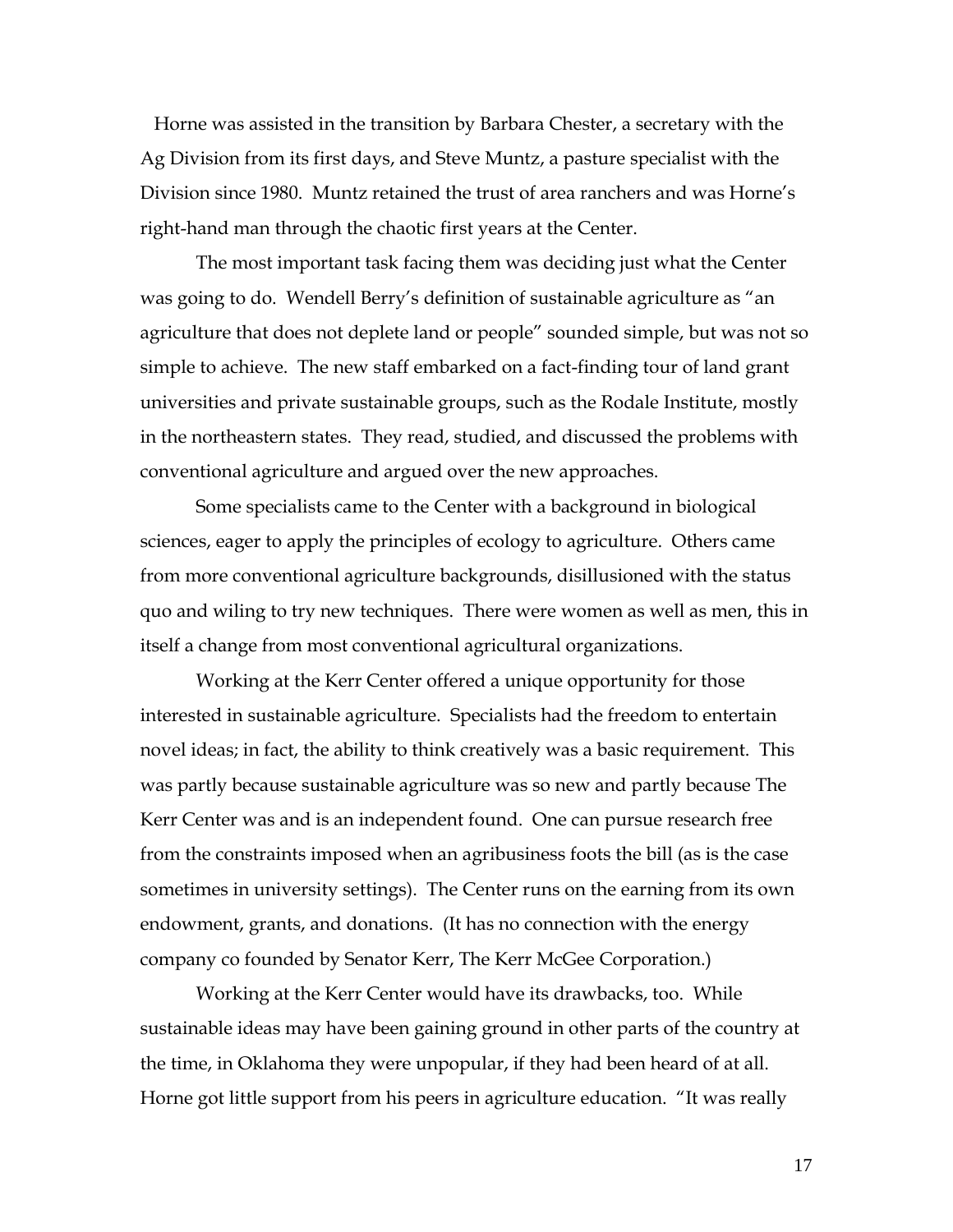lonely the first five years," Horne recalls. Horne and his new staff had to convince farmers and ranchers that they hadn't turned into a bunch of radical environmentalists. He remembers thinking: "This is really going to be a hard sell."

Crossing the Poteau River to the south side of the ranch, you can imagine you are entering another world, a world before fences and energy crises, a more spacious world of vast grasslands, broken by forests of oaks and watered by shimmering oxbow lakes.

On summer evenings, comes the clamor of tree frogs, the buzz saw of cicadas, and the insistent call of the chuck-will's widow. There are wild smellsthe sharp perfume of yellow flowers, the resin of pine, and the vanilla of cloverin the humid air along with the tame, earthy smell of cattle. On a foggy morning, the shiny green fescue planted by man is as beautiful as the native bug bluestem, and the cows emerging from the fog are as handsome as the deer, their bellows as startling as the bugling of elk.

The farm is a part of nature. This is an ancient, basic idea. But in modern "industrial" agriculture, this view of the farm had been replaced by simpler models, such as the farm as mining operation- where food is extracted, like gold from the soil. Or the farm as factory, where food is assembled like a bicycle from a few raw materials.

In 1986, The Kerr Center began to transform the Kerr Ranch from a wellmanaged, conventional spread into a model sustainable enterprise, tapping into the natural cycles of abundant sun and rain in southeastern Oklahoma to grow grass and beef without relying on just a chemical fertilizer fix. In doing so, they would become the only such organization with livestock as a primary focus.

To make a ranch or farm sustainable, it must be viewed as a system. Farm as *system*: In Webster's definition of the term are words such as interrelated, complex, and whole. On a ranch, the cows , the grass they eat and the soil they walk on cannot be separated in the long run, if the system is to remain viable.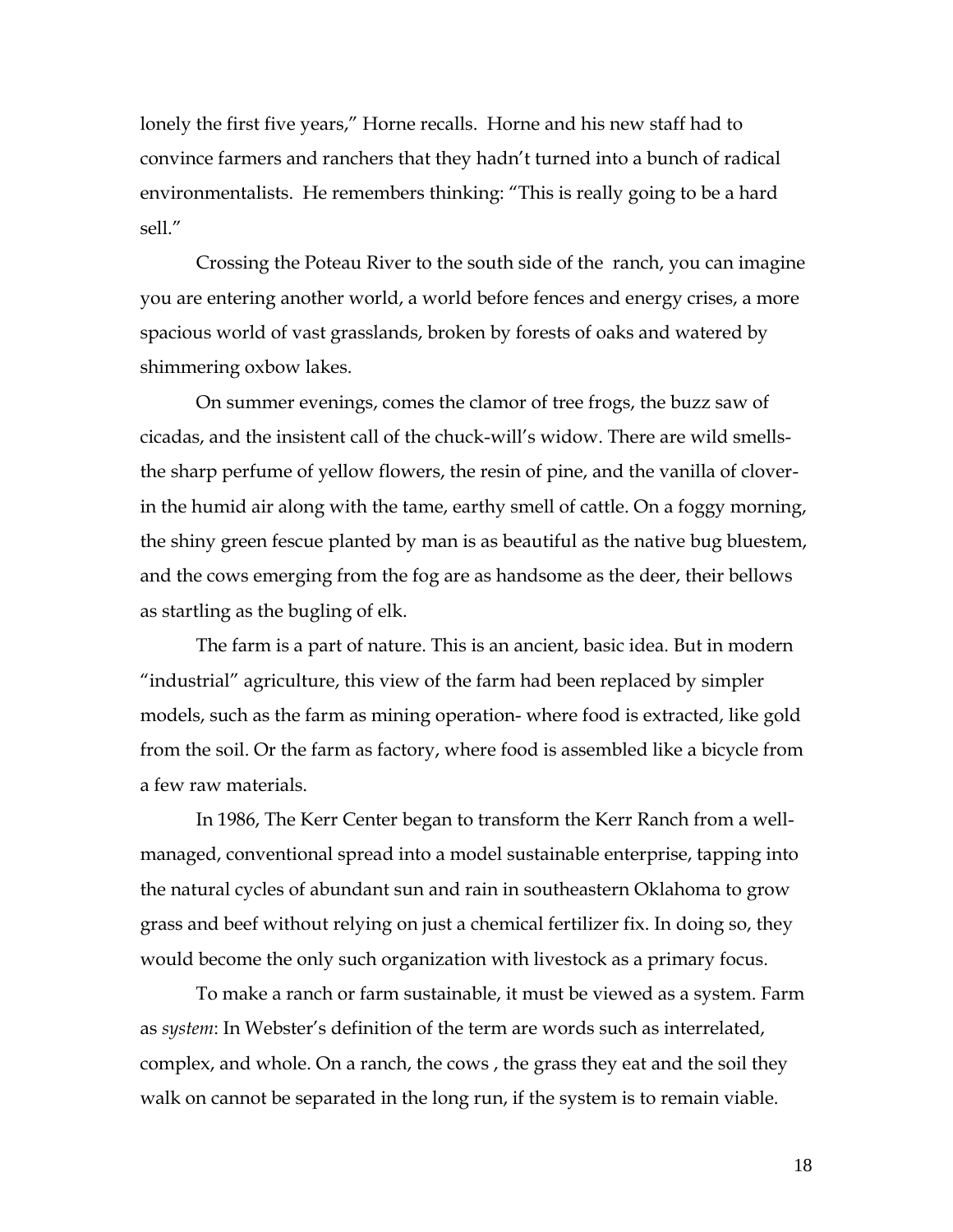So it stands to reason that the Center soon did a biological inventory of the plants and trees of the ranch's 4000 or so acres of pasture, bottomland, woodland, and lakes. As it turned out, the cows shared the spread with a surprising diversity of plant species, more than 500, including such obscure plants as pencil flower and porcupine grass, as well as the familiar oak and pine. As new management techniques were tried, the survey could be used to assess their impacts.

The Center continued to do a variety of educational activities during its first years, including hosting field days and tours, producing a newsletter, and continuing the brucellosis campaign. The center of operations continued to be the ranch south of Poteau. However in 1988, a research station was established in Vero Beach, Florida, to work with citrus, and in 1990 the Kerr Angus Ranch was established near Coyle, Oklahoma, to work with livestock. The emphasis was on research and demonstration projects. After all, how could specialists advise farmers about how to make their farms sustainable if they hadn't done it themselves?

In 1989, a group of farm managers, ranch workers, and researchers headed by Horne collaborated on guidelines for evaluating both the economic and ecological sustainability of the Center's projects. The guidelines addressed fertility management and soil health, insect and disease management, and energy use and conservation. They also dealt with biological diversity, water management, nutrient recycling and waste management, plant and animal adaptation to local conditions, and economic accounting systems (to include both monetary and non-monetary benefits). The ten areas address the major barriers to sustainability and can be used by any farmer wanting to evaluate the viability of his farm. The creation of this canon of concerns was certainly a first in Oklahoma and was a significant contribution to the national debate on just how to make farms and ranches sustainable. (The guidelines are currently being expanded.)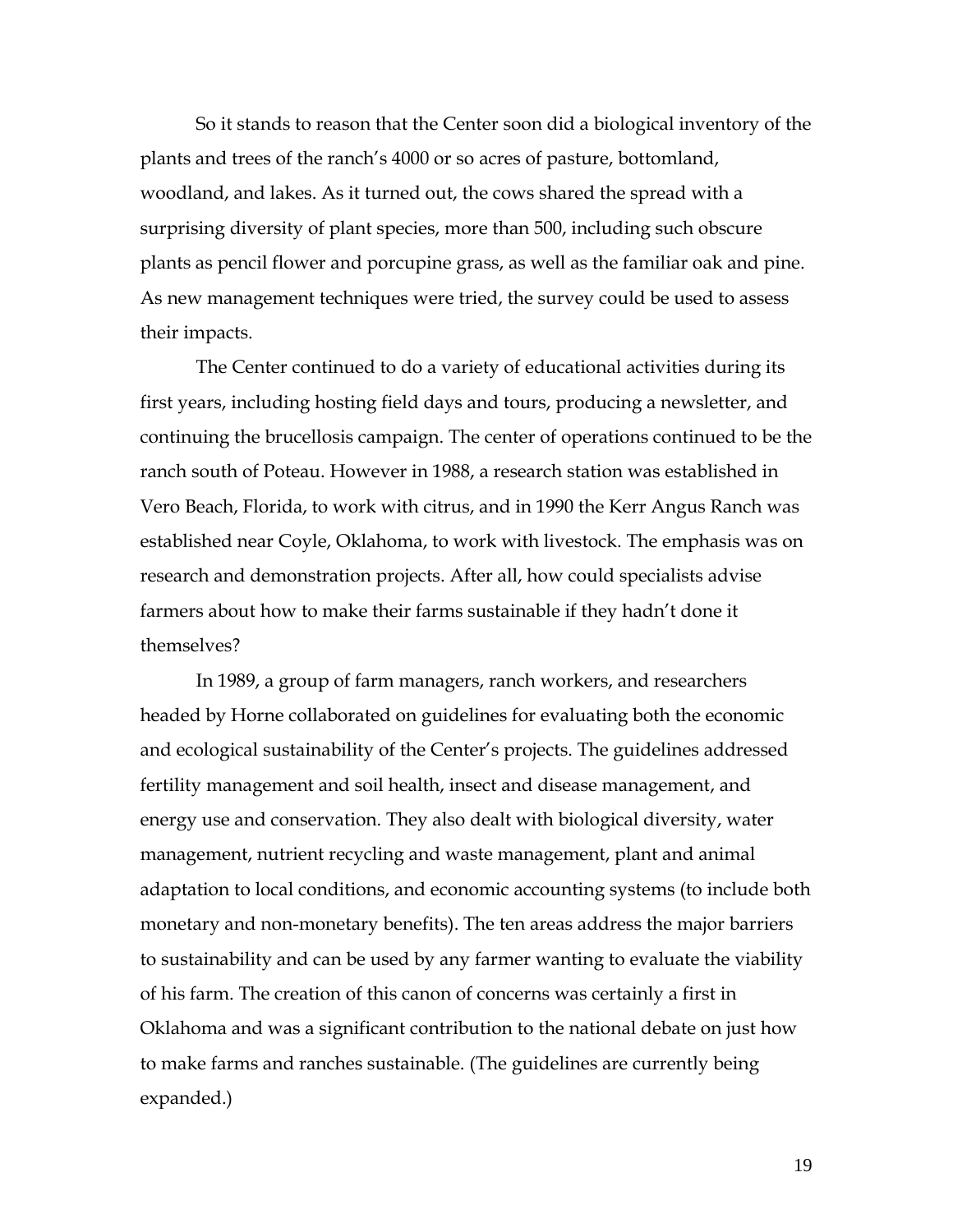How to keep soil healthy and fertile is perhaps the most important task of the farmer and a key concern of sustainable agriculture. Since World War II, keeping the soil fertile has meant spreading commercial fertilizers-nitrogen, phosphorous, and potassium-on the soil. These essential soil nutrients are costly to produce and distribute, in the process using sizable amounts of fossil fuels. While the Ag Division had advocated the use of such outside inputs to improve the fertility of the soil, The Kerr Center began looking at ways to maintain fertility by less expensive, more natural means.

Ecologist Teresa Maurer, on staff from 1988 to 1992, advocated looking at natural systems to learn how to manage agricultural systems. For instance, what might one learn from prairies about managing pasturelands? How were the prairies grazed by the buffalo so long ago?

The answer: they were grazed in rotation. One way to build fertility, recycle nutrients, and conserve energy on modern pastureland is through the practice of rotational grazing. Where the buffalo roamed, they were not followed by truckloads of 10-20-10 fertilizer; the buffalo grazed the grass and moved onallowing the grass plenty of time to rest and grow again. In other words, the range was not overgrazed.

The same is true in rotational or controlled grazing of cattle. The Kerr Center introduced the practice to southeastern Oklahoma. One of the Center's first demonstration projects was on the 1300-acre Dean Unit, designed to show the full-time rancher sustainable techniques. Cows are rotated through a number of pastures giving each pasture a set rest period. The system works-soil fertility has been maintained at generally the same levels since 1986 without adding costly fertilizer. Cow manure returns nutrients to the soil. Earthworms that would have been killed by excessive fertilization live on to aerate the soil.

The approach requires a change in thinking though. As Livestock Specialist Will Lathrop has observed: "Before I came to Kerr the only thing that mattered to me was the cow. I never looked down. I only looked at them." But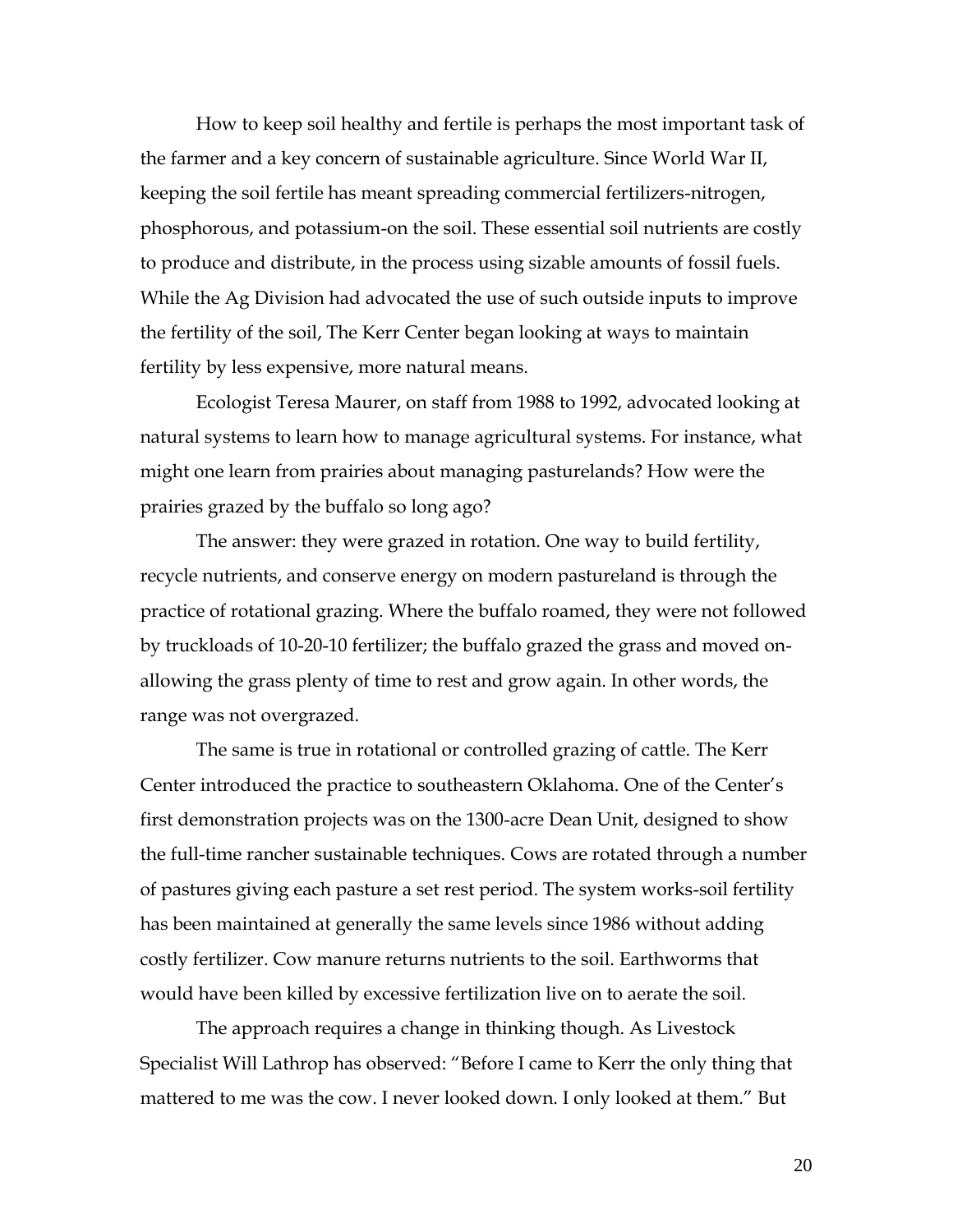the sustainable approach has turned his thinking 180 degrees. "Everything to me now is in the soil, and it works its way up. Rotational grazing is teaching the farmer that is you don't have soil, you don't have anything."

Recycling nutrients and building up the soil through natural means has been the goal of many projects over the years. At the 20-acre Kerr Horticulture Farm, the staff has been experimenting with cover crops, compost, and crop rotations to build soil fertility. These are old techniques that had largely been abandoned, yet they work extremely well. Cover crops such as purple hull peas or crimson clover ass nitrogen to the soil. They also can prevent soil erosion, increase organic matter (which in turn enhances biological activity in the soil), and improve soil structure so that water is more available to crops. For several years, the staff made compost in a composting chicken house on the Rock Creek Farm, a 45-acre demonstration of a diversified farm. A layer of sawdust from plentiful Oklahoma oaks on the floor of the house absorbed the chicken waste and transformed it into what looks and smells like good, fresh dirt. A highnitrogen compost fertilizer, it was spread on crops and pastures. Such compost does not pollute groundwater or the river like large amounts of raw chicken waste or chemical fertilizer can.

Pesticides can also pollute surface water and groundwater. Reducing their use would seem to be a win-win proposition, not only protecting these natural resources but saving the farmer money, and protecting farmer and consumer health. The problem is these benefits are often long term or hidden, which is often the case with sustainable techniques. Pesticides on the other hand can give spectacularly instant results. In the South particularly, weeds (and insects) are one of the hardest things to manage sustainably.

It has been done, though, at The Kerr Center. One of the longest running and most successful projects if the Cannon Multispecies Grazing Project, begun in 1988. Project Manager Elise Mitchell grazes sheep with cows and has found that not only do they get along pretty well, but the sheep love weeds like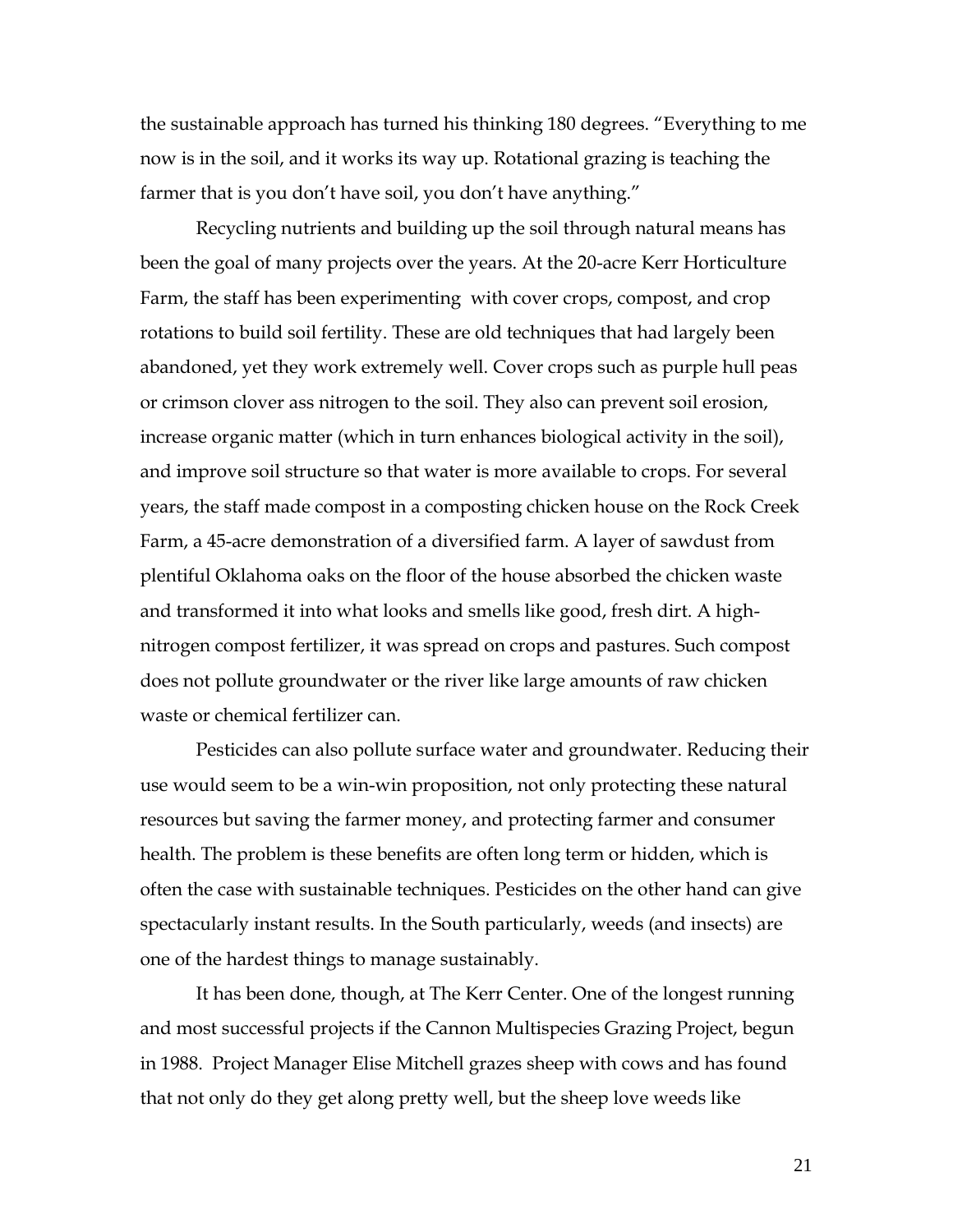ragweed and cocklebur that the cattle shun. The cattle eat the grass, which the sheep don't care for. She has also used goats to clear brush in pastures. Along the way she has found that llamas and Great Pyrenees dogs are attentive guardians of lambs and ewes.

The concept is basic-don't try and fit a square peg into a round hole. Look for something-animal or plant-that fits the environment, instead of changing the environment. Sometimes the solution to a problem is quite novel: Horticulture Specialist Alan Ware has found that Chinese weeder geese can keep his organic strawberries free of crabgrass. (The geese were used before World War II to keep cotton free of weeds). Grasses that seem particularly well adapted to Kerr land such as eastern gamagrass and tall fescue have also been researched.

In the sustainable scheme of things, it is a given that monoculture is not conducive to biodiversity, a strong tenet of sustainable agriculture. A case in point: a pasture without trees is like a beach without umbrellas- beautiful, but hot. Agroforestry Specialist Tim Snell has come up with an easy, inexpensive way to plant large numbers of trees in pastures. These plantings are multipurpose: used not only for cattle shade, but erosion control, windbreaks, and wildlife food and shelter. When mature, they can be harvested for fence posts, firewood, or for commercial use. Sometimes introducing a new element like trees into the environment has unexpected results. Snell has observed that in the tangled vegetation under the trees, mice thrived. They in turn ate large numbers of cocklebur seeds, cutting down on this troublesome pasture weed and saving time and money used to control it.

A diversity of crops and animals on a farm is often smart economics, akin to not putting all one's eggs in the same basket. Trees were the inspiration for another project. In 1989, Alan Ware began growing shitake mushrooms on small oak logs. These tasty Japanese mushrooms sell for high prices in specialty markets, and he found they are relatively easy to grow. The project has been the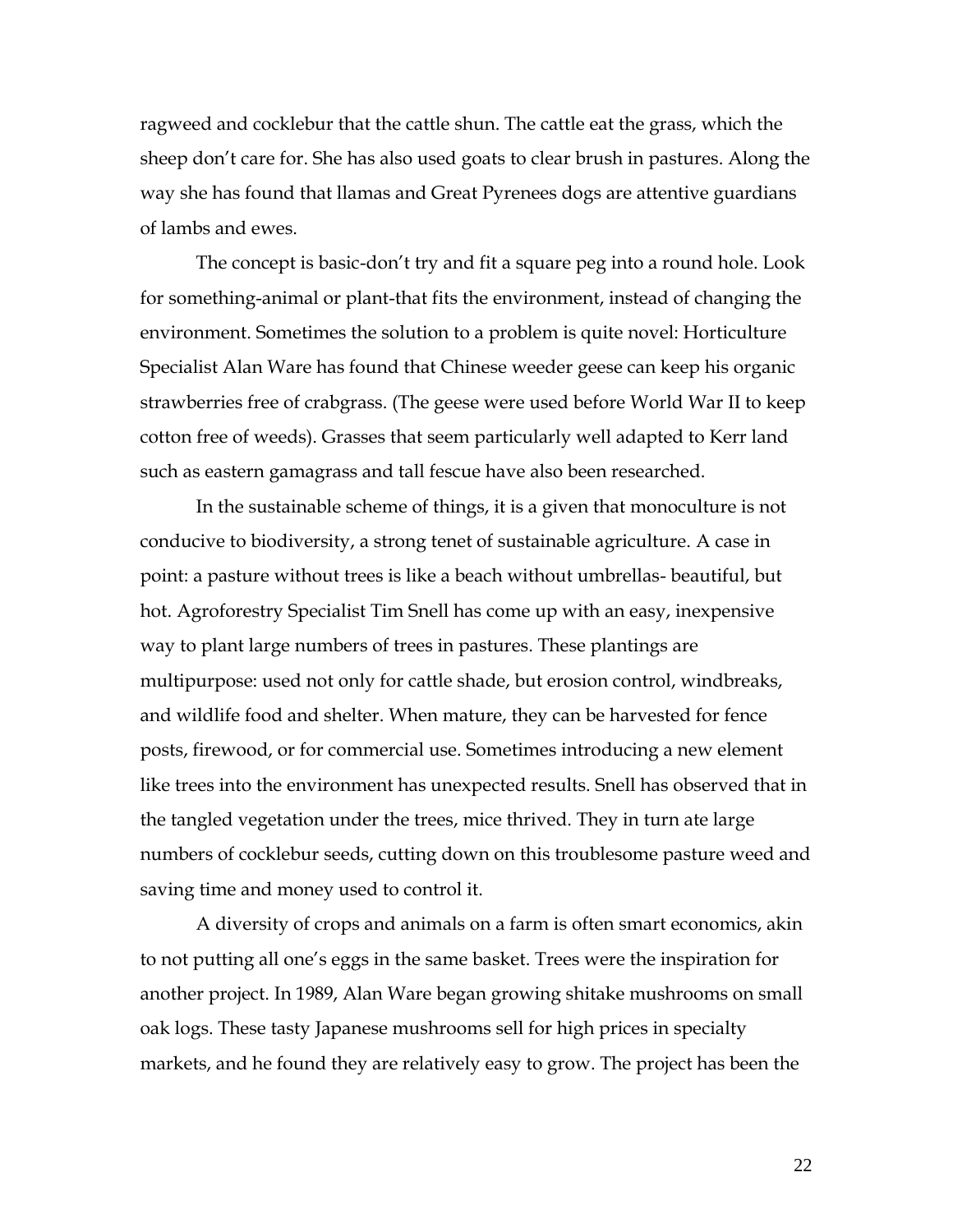Center's most popular thus far, spawning regular workshops and numerous requests for information.

Horticultural crops are well suited to the small acreages so common in The Kerr Center's area of influence. Early Center projects included growing blueberries, Christmas trees, and sweet sorghum. (Amish draft horses were used in cultivating and cutting the sorghum cane). In recent years, blackberries, strawberries, greenhouse bedding plants (using composted chicken litter as a potting medium), vegetables, and ornamental trees have been experimented with.

The Kerr Horticulture Farm has been certified organic by the state and so must use only natural pesticides or find other ways to combat pests. Finding such solutions sometimes means probing the mysteries of plant chemistry. On the Horticulture Farm, cover crops have been used to lure beneficial insects to the site. At the Vero Beach Research Station, Robert Adair, Jr. has created an effective, cost-efficient pest control spray using oil from the Neem tree and biopesticides. (This and other innovative practices of the Station's Sustainable Citrus Program are now being adopted by the citrus industry.) At the Center's Soil and Plant Analysis Laboratory, Russian scientist Maria Filimonova is investigating plants that may be used as natural pesticides. Plants such as black walnut trees have chemical compounds that inhibit the growth of other plants. Identifying the effects of such plants may one day allow farmers to grow their own herbicides.

The projects mentioned are just some of many tried over the last ten years. Progress Reports periodically summarize projects in detail and include cost analyses. Progress is assessed honestly, and how sustainable each project had proven to be is explored. The Center invites critical review and comment, says Horne. And new projects are always in the works.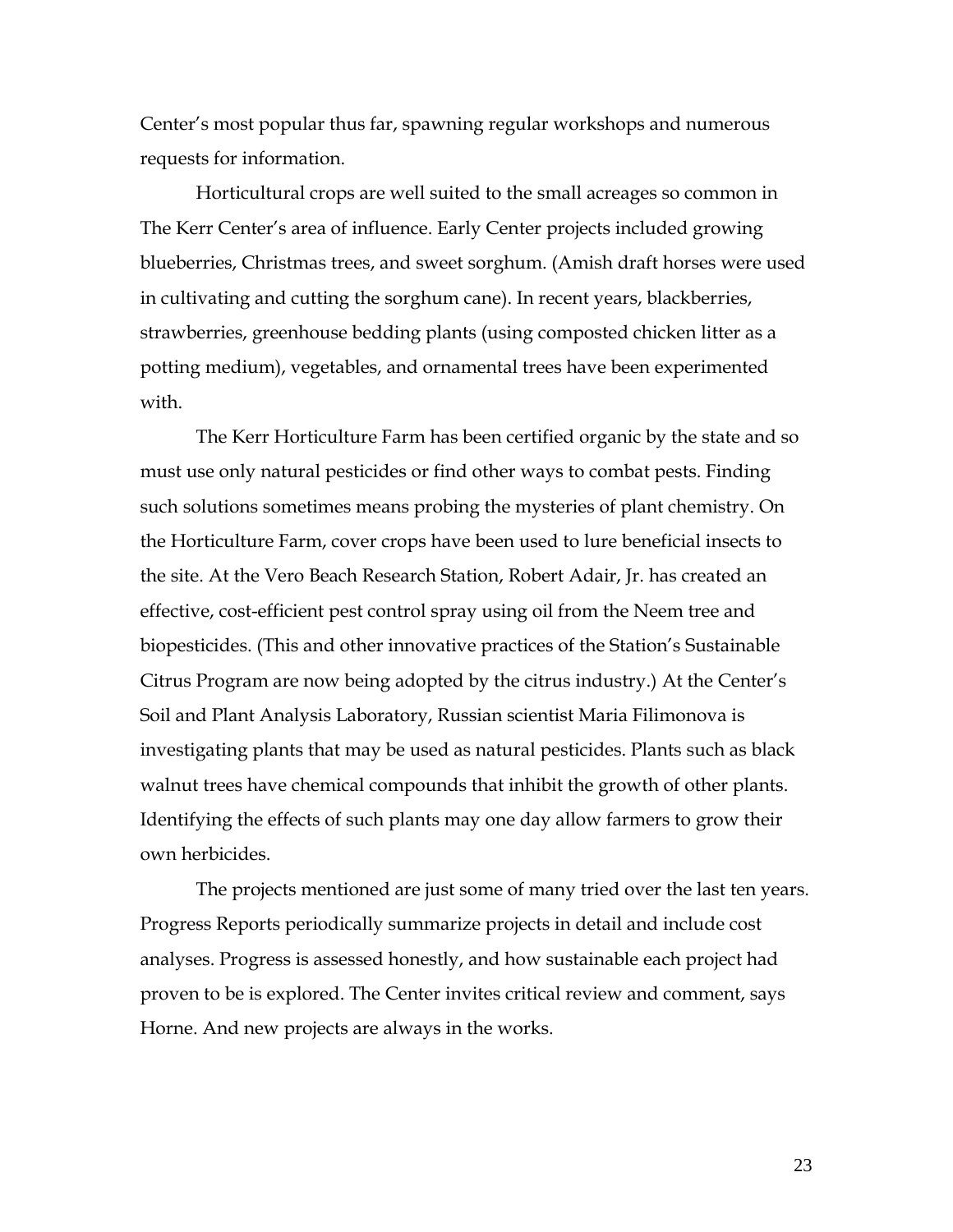## *We are oriented towards a practical, what works philosophy.- Alan Ware*

The bottom line: Sustainable farming must be profitable, or it has no chance of success. To keep the staff in touch with farmers and their problems, the Center reinstituted a full-fledged farm consultation service in 1992. Staff experts in livestock, pasture management, horticulture, agriculture economics, and forestry form consulting teams to visit farms within a 150-mile radius of the Center. "It's the heart of the program," says Horne. In 1996, the Center had 40 active "cooperators" as participating farmers are called.

Consultants average 12 visits a month to cooperators. These "house calls" are free and provide in-depth information to those who might not otherwise be able to afford it. (Farmers are under no obligation to follow suggestions). Mastering sustainable agriculture methods requires more information, training, time, and management skills than well-known conventional approaches do. This makes the Center's consultation service doubly valuable. Farm visits help specialists, too. Often farm visits are more like information exchanges, keeping them in touch with farm realities.

Farm visits can build relationships that last for years. Farmers respond well to face-to-face visits, says Horne. They feel more comfortable on their own turf, than visiting an office. Sometimes it takes several visits before consultants gain the trust of a farmer. Ware says that The Kerr Center consultants quickly learned what their Ag Division predecessors knew: college degrees and fancy offices don't impress the average eastern Oklahoma farmer. What does impress him is the consultant's willingness to assist however possible.

Cooperators vary in their farming experience- some are just beginners, while others have been at it for 50 years. Acreages also vary widely, from as little as 1 acre to 85 acres. Enterprises are almost evenly divided between livestock and horticulture, raising everything from Limousin cattle to medicinal herbs.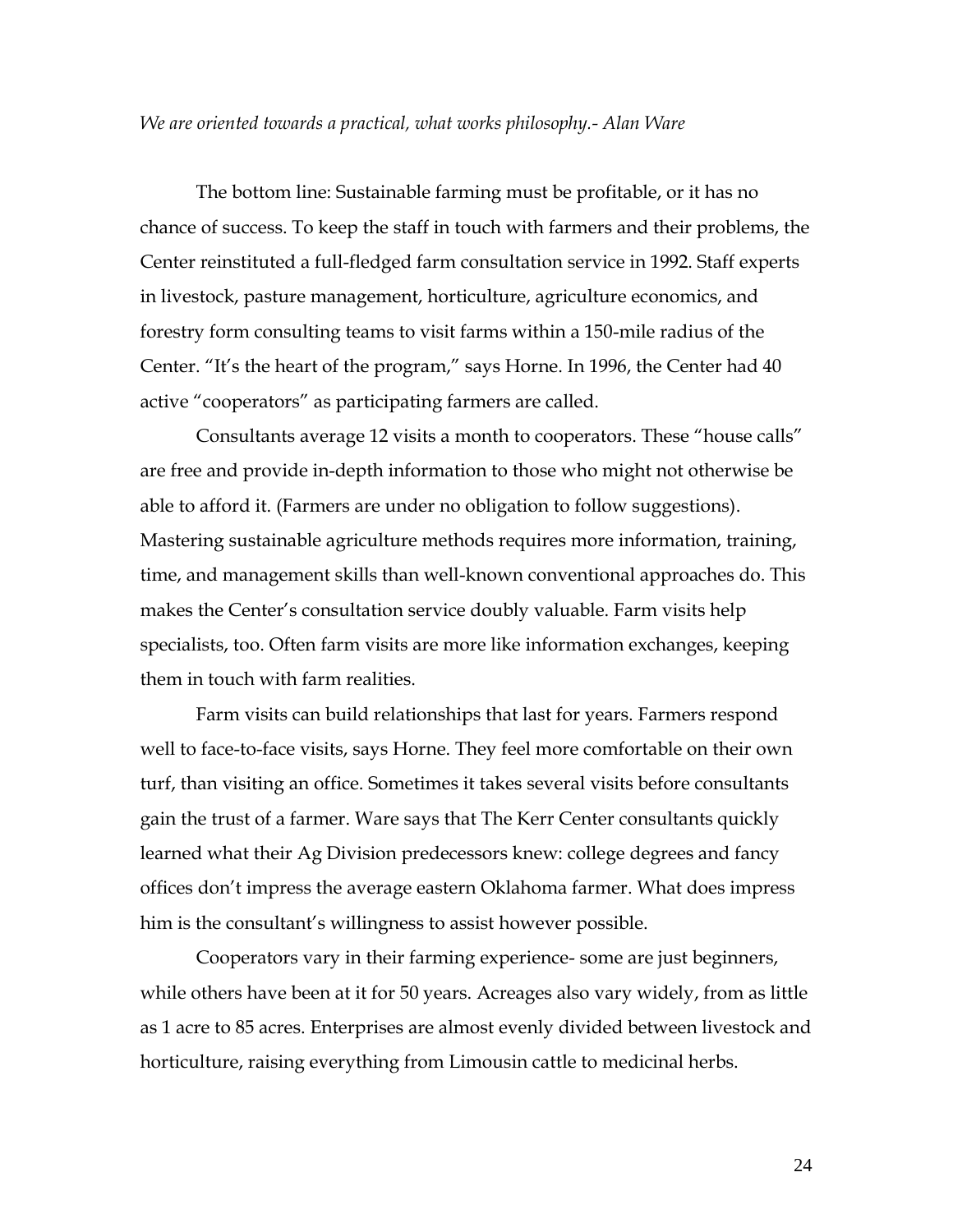According to a recent survey, all found the information they have received useful and overwhelmingly rated the consultation service as excellent.

The aim of staff specialists, says Horne, is to take farmers in the "direction of sustainability." Some have moved a little way, some a long way. They want to work with all kinds of farmers, he emphasizes, not just those already convinced of the wisdom of sustainable ideas. The current consultants all come from backgrounds in conventional agriculture, so they understand the conventional point of view. "I used to think 'How can I live without paraquat' too," Ware jokes. But when he really understood sustainable agriculture, he was sold.

The goal of the program is to similarly educate the farmer and spark his understanding, without alienating him. Sometimes this requires a change in vocabulary, using "good sense management," for instance, instead of sustainable agriculture. However they are conveyed, sustainable ideas provide an alternative to the status quo. Horne hopes such ideas will stimulate the farmer's own creative thinking. Often the consultants act as a sounding board, says Ware, providing support for innovative ideas and reaffirming the farmer when he is on the right track.

Cooperators have incorporated a number of sustainable practices into their operation: rotational grazing, drip irrigation, direct marketing and composting. Specialists view even small changes, such as a farmer choosing a narrow spectrum over a broad spectrum herbicide, as progress. Minimizing the use of expensive chemicals is a small but important step toward a sustainable future. As Horne points out, the barriers to sustainable agriculture are largely psychological, a process of throwing off a half century of conventional wisdom that still exerts its influence daily. It's a long-term proposition.

Back in 1986, when The Kerr Center for Sustainable Agriculture opened its doors, it became the only major source of information about sustainable agriculture for folks in rural Oklahoma. At that time, Oklahoma's county extension agents- who do the bulk of farm advising- were untrained in the new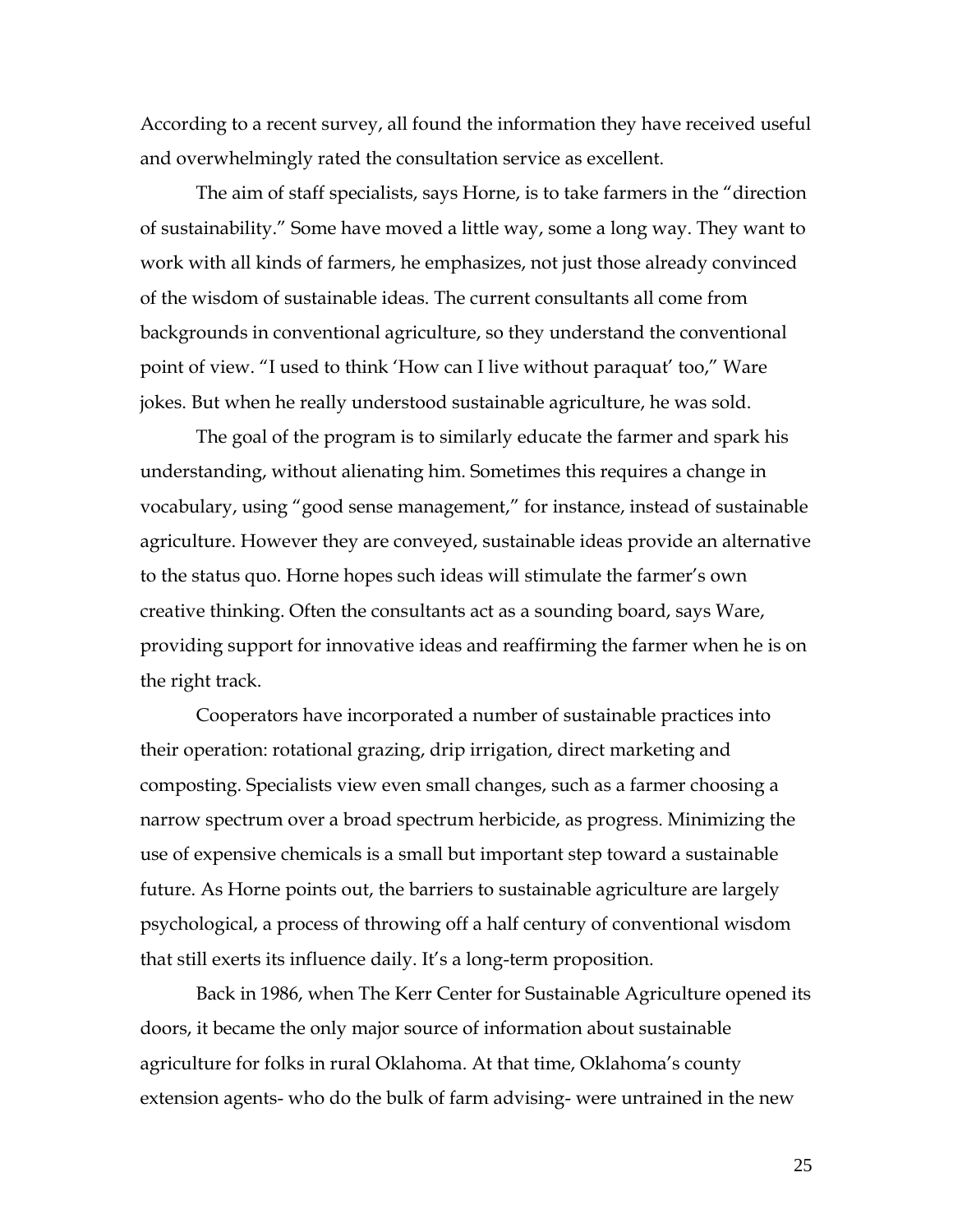ideas and apt to view them with a suspicious eye. The Kerr Center became an alternative extension.

The Center soon began offering the public a variety of publications, most of them free of charge. (Donations are accepted to cover postage). The current publications list includes progress reports, manuals (on sweet sorghum and ponds), proceedings (of a pasture management clinic and field days), and research and education papers. Information packets focus on horticulture crops and livestock. Fact sheets cover a variety of subjects ranging from a popular booklet on shiitake mushrooms to a rundown of agroforestry practices to information on pasture legumes. About 10,000 publications are mailed each year all over the world.

In 1988, the first public field day was offered, and these have continued at a stepped up pace, with two field days per year in recent years. Tours are offered by appointment, and visitors have come from all over the world. Probably the most unusual group thus far has been 17 Pakistani scientists, who learned about sustainable agriculture while sampling such exotic fare (for them) as biscuits and Kerr Center sorghum.

The Center's educational activities vary, and the place becomes a college or museum or think tank or community center as the occasion demands. The Center has an extensive library on sustainable agriculture that is open to the public. The Center sponsors workshops on such topics as herbs, sustainable rural development, livestock production, stiitake mushroom production, and computer programs for farm accounting, to name just a few.

From 1992 to 1994, Meadowcreek, an environmental education center in north central Arkansas, was an affiliate of The Kerr Center. Meadowcreek offered workshops on energy, agriculture, and ecology. Each summer a group of seventh and eighth graders attended Meadowcreek Weeks, a two-week environmental education program. Kids did research projects and learned about building a sustainable society.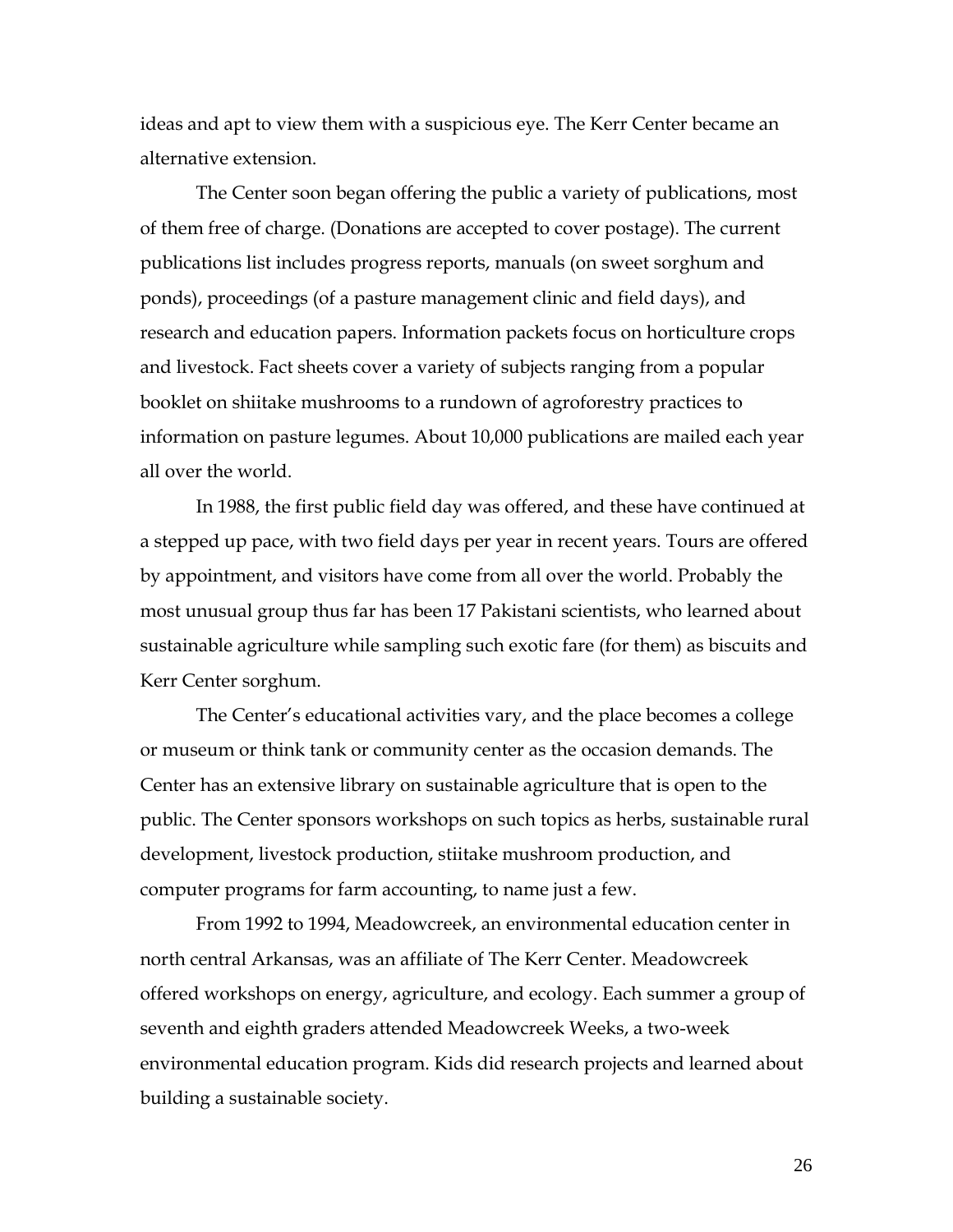The Center also sponsors activities to enhance environmental awareness. The ranch is a wildlife preserve, home to ducks and turkeys. Locals have learned about beavers during "Watchable Wildlife" days. The Center has also accepted and endangered species, the burying beetle, which was relocated there in 1988 and 1989. For Earth Day, the staff present lessons to schoolchildren on composting and recycling.

While not everyone has time for a workshop, anyone can take a few minutes after supper to read The Kerr Center Newsletter. "It's the biggest educational tool that we have," acknowledges Lara Ervin, Education Coordinator. Through 20 years of changes, the newsletter has been a constant. Jim Horne wrote the first one out on a legal pad, and within a year the Ag Division staff had begun contributing to an expanded version. Previously issued monthly, it now appears bimonthly with more pages and is sent to about 2000 people, free of charge. The staff strives for high-quality content, says Ervin, and delivers easy-to-read mini lessons and articles on sustainable issues. The newsletter also lists upcoming events.

While such publications cast a wide net, in rural America there is often no substitute for community involvement. The staff is family oriented with ties to local churches and schools and of course to farmer's groups. The Center helped organize the Farmers' Market in Poteau to provide an outlet for local growers, many of whom have been cooperators. The Market had to be the best stocked of any outside a big city- summer vegetables and fruits; a gourmet section of jams, honey, brown eggs, and shiitake mushrooms; meats from rabbit to pork, as well as Italian bread and fresh flowers. Kids petted Katahdin sheep while their parents stocked up.

In October 1987, the Center sponsored its first sorghum festival, where specialists showed how to cook sorghum juice into sweet syrup. Twelve thousand people came to learn about the current potential of this crop, which in years gone by had been a staple of the area. The festival was a result of the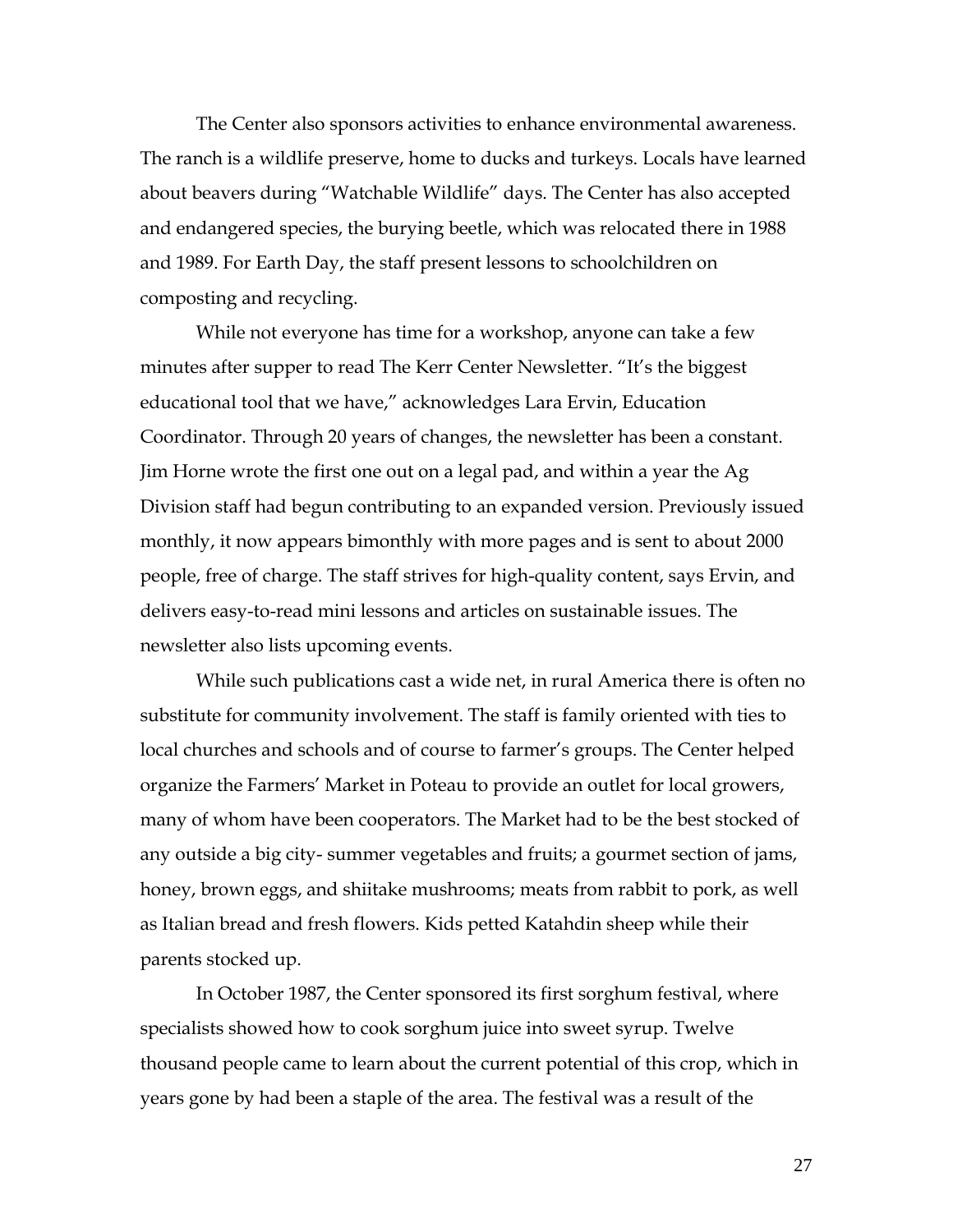Center's sorghum project where specialists grew and milled the cane and learned to cook the juice into syrup (an almost lost art-it took about two years of practice before they produced a high-quality syrup).

Since 1991, the sorghum festival has been held at the Overstreet-Kerr Historical Farm in northern LeFlore County. The 140-acre farm, with its 100-yearold home and historic outbuildings, was donated to the Center in 1988, with the stipulation that the farm be kept alive. The Center did extensive restoration work from basement to roof to save the beautiful white house. Then the house was refurbished and redecorated in a historically accurate style. By 1991, the farm was opened to the public, once again a source of community pride.

The house has long been a local landmark. After marrying a Choctaw woman, Missourian T.G. Overstreet had established a 3000-acre ranch and farm in the late 1800s in the Choctaw Nation. Like Senator Kerr 75 years later, Overstreet cleared bottomland to establish his farm and was well known for the quality of his cattle- in fact he is credited with introducing Herefords into the area.

The historic farm is a large-scale demonstration of farm life in the Choctaw Nation/early Oklahoma and the only such project in the state. It's a popular outing for school groups, and a center for the community- host to weddings, arts and crafts shows and parties. The sorghum festival is the Historical Farm Fall Fest. Sorghum is made the old-fashioned way (milled with mule power and cooked over a wood fire). Craftspeople demonstrate other oldtime occupations like broommaking, basketmaking, woodworking with hand tools and cidermaking.

Farm Manager Jim Combs has also begun a livestock and heirloom seed conservancy project. Combs keeps livestock used by Choctaw farmers around the turn of the century- Pineywoods cattle, Choctaw ponies (a rare strain of Spanish horse), Choctaw hogs, and Spanish goats. The purpose is to preserve genetic traits that modern breeds may lack.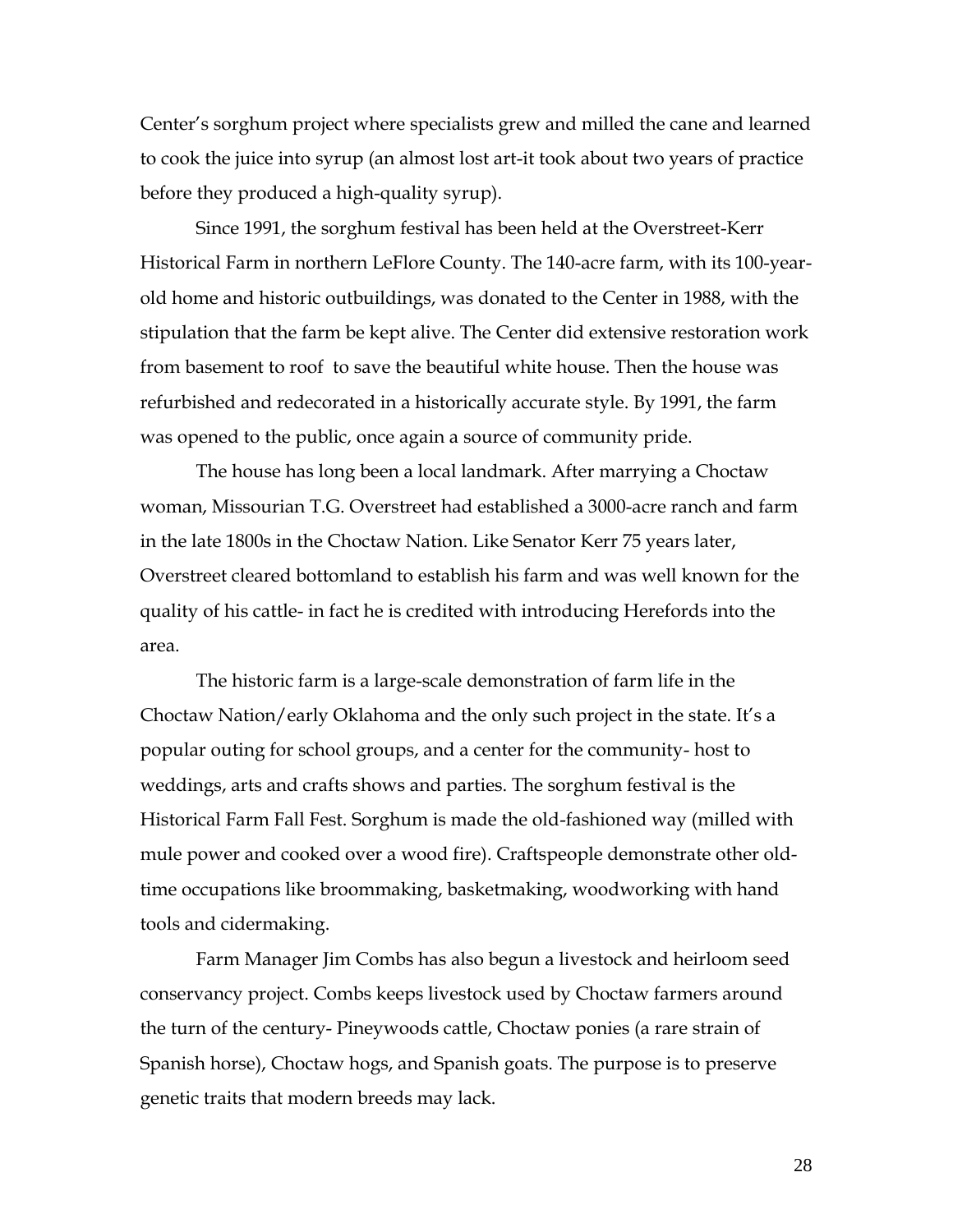Another purpose of the farm is to reexamine the elements of sustainable agriculture that existed 100 years ago. Combs shows visitors his Dominique chickens, known for their aggressive hunting down of insects in the lawn and orchard (an important trait in the pre-pesticide era). Kids can pet the Mammoth donkeys once used to pull the family in their wagon- gasoline-free transportation. Combs hopes town kids will realize that eggs come from chickens not from styrofoam cartons. He hopes they will absorb the lesson that such farmers were self sufficient and have important lessons to teach us today about sustainability.

## *When you're right, don't run. Hoe your row out.- Robert S. Kerr*

About ten years ago, Kerr Center president Jim Horne predicted that by now a lot of people would be thinking about sustainable agriculture. "It's the only sane way," he commented.

He was right. During the first years of what promises to be seen as the sustainable revolution, the voices coming from The Kerr Center seemed to be crying in the wilderness. But things have changed. University researchers and educators have since begun "coming out of the closet," says Horne and voicing their interest in sustainable agriculture. One can now utter the word "sustainable" just about anywhere without the fear of bodily harm, jokes Ware.

Looking through a newspaper over the course of a month will confirm these changes. Researchers in Iowa are studying the soil as a living organism. Agribusinessmen in Washington, D.C. are talking with environmentalists about "agro-environmental" goals. A new college textbook is touted for new information on how to achieve pest control "with or without chemicals." The Gallo Brothers Winery in California is using cover crops to enrich the soil between rows of grapes.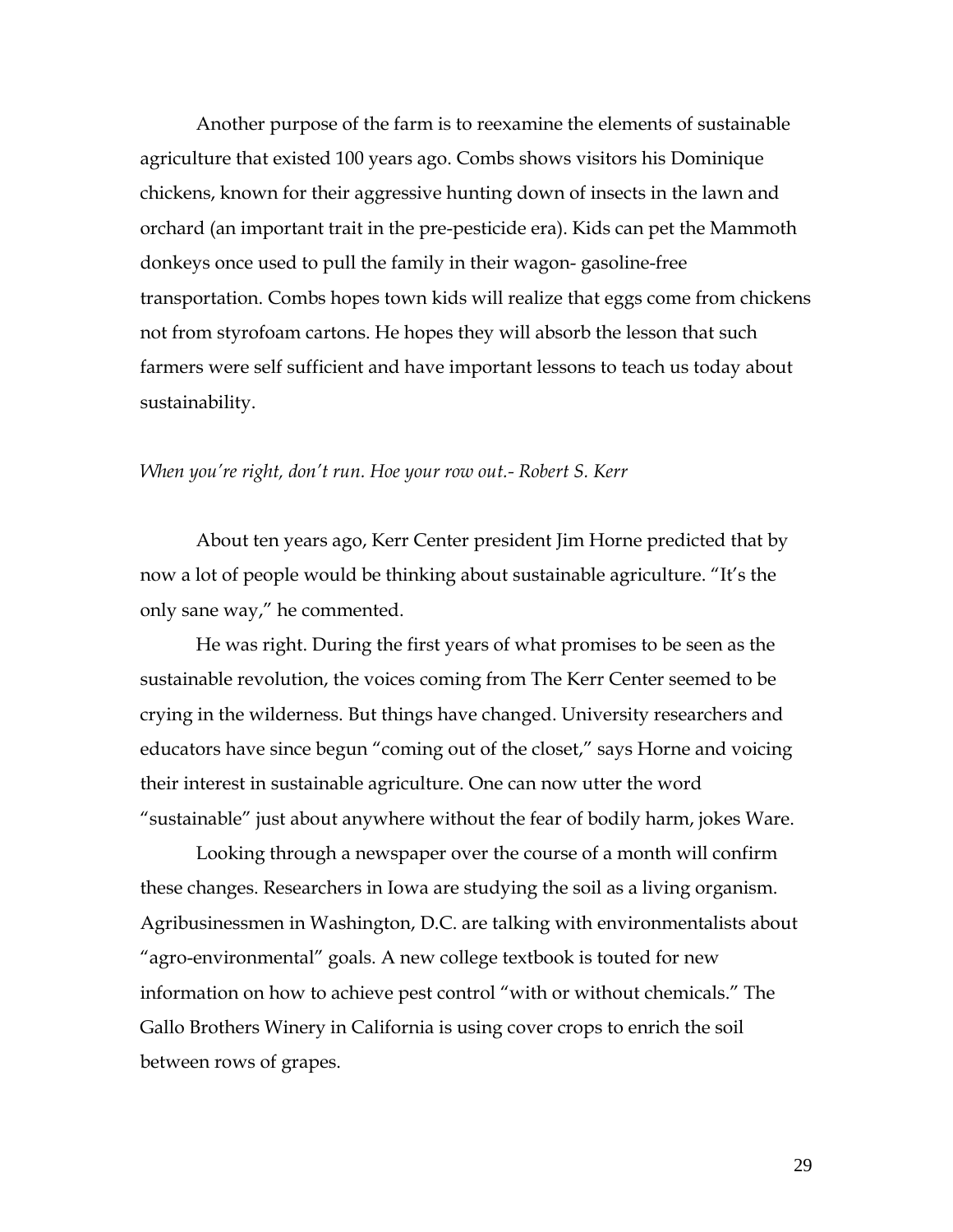"It's not moving as fast as I would like," says Horne, but nonetheless "it's encouraging." The changes are in part due to congressional testimony by Horne and other supporters of sustainable agriculture. After they spoke of the need for federally sponsored research in the area, sustainable agriculture was funded for the first time. The Low Input Sustainable Agriculture (LISA) program provided small grants to farmers and organizations, and Horne served on its administrative council.

The late '80s were heady days. While the Kerr Center was steaming along on its own projects it was beginning to forge ties to the many small groups and individuals eager to find out more about sustainable ag. In cooperation with others, The Kerr Center participated in three small grant projects under LISA. With 25 other organizations, The Kerr Center became a part of the Arkansas-Oklahoma Sustainable Agriculture Network (AOSA). It published a quarterly Newsletter, sponsored workshops and field days and provided an organization of like minded souls to offer each other support. In 1990, The Kerr Center hosted Oklahoma's first conference on sustainable agriculture, bringing together farmers, Cooperative Extension personnel and scientists for two days.

Representing The Kerr Center, Horne has worked to keep sustainable agriculture before the public by serving on a number of USDA committees, including the National Sustainable Agriculture Advisory Council as chairman. The result: while agriculture policy had gone through some major upheavals, the money provided to sustainable agriculture programs increased from 4 to 11 million dollars per year. Grant money now comes through the successor to LISA, the Sustainable Agriculture Research and Education (SARE) program, and The Kerr Center continues to link Oklahoma farmers with SARE grants.

His efforts have kept The Kerr Center in the forefront of the sustainable agriculture movement. In recent years, Horne has served on the sustainable agriculture task force of President Clinton's Council on Sustainable Development. Their task: to make policy recommendations on how government,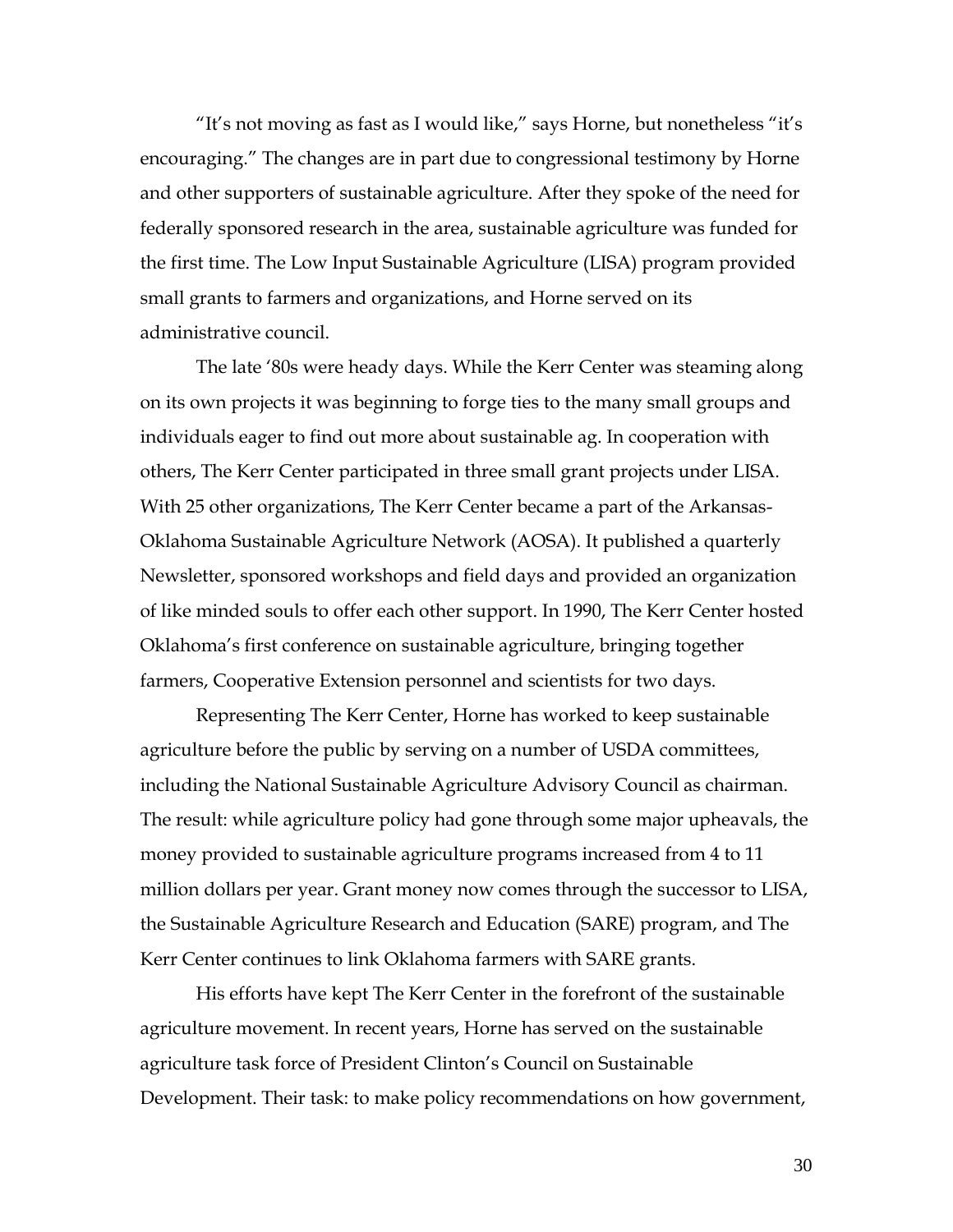corporations, and individuals can move towards a "sustainable future". The establishment of this council indicates that the idea of sustainability- whether it be in agriculture, energy use, or economic development- is an idea whose time has come.

Everywhere are the signs that this is so. In 1992, the Center made a foray into a conventional trade show by sponsoring sustainable farming workshops during the Horticulture Industries Show in Tulsa, Oklahoma. Since then, the Center has played an even bigger role in the show, and the numbers attending grow larger every year. The Oklahoma Shiitake Growers Association will hold their first meeting in late 1996, a direct result of the years of work by Alan Ware in demonstrating and promoting these mushrooms, which were virtually unknown in Oklahoma. A further sign of progress: The Kerr Center is organizing the first Oklahoma Southern Sustainable Agriculture Working Group, which is expected to be up and running in January of 1997. This grassroots farmers' organization will join similar groups in other states working for sustainable agriculture. And because many farmers are no longer "beginners" in sustainable practices, the Center is planning more advanced workshops targeted at the Center's cooperators.

While Oklahomans are waking up to sustainable agriculture, on the other side of the world, The Kerr Center is also making an impact. The Center participated in an exchange program with Russia in 1992, and since then has sponsored academic, farmer and student exchanges. In 1993, Horne presented a lecture titled "Ecological Agriculture: Our Approach" to members of the Biosphere Club at the Biological Center of the Russian Academy of Sciences in Pushchino. The lecture was subsequently published in Russian and English (available from the Center). He serves as director of the sustainable agriculture laboratory there, has lectured around Russia, and collaborated with Russian scientists. He was the first American to receive a doctorate from Timirayzev, the oldest agricultural academy in Moscow.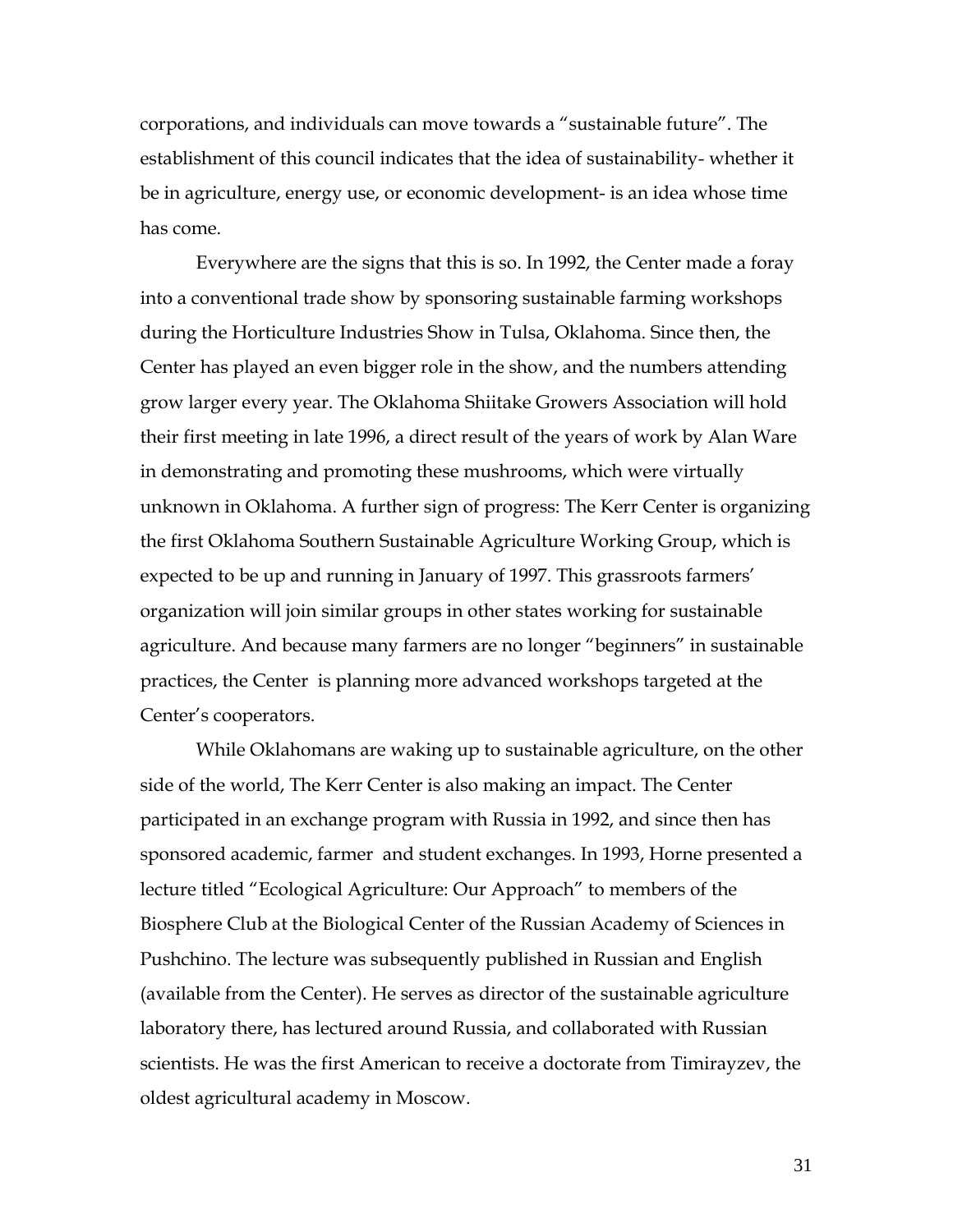Because the Russians are eager for more information on sustainable agriculture, Horne is currently writing a book for them, the first such book to be published there. It deals with solutions to stressed agroecosystems as a result of state farm systems that are of the industrial model. (Horne may adapt the book for a general audience).

While Soviet-style conventional agriculture is highly dependent on fossil fuels, Russians disdain chemicals in their gardens. Gardens are essential in a country whose economy is in turmoil. It's common to see people carrying rakes and hoes on the subway as they head for their garden plots (often miles away). Russians, including highly trained scientists, like to brag about their fruit trees. They are connected to the land, says Horne, in a way that we, in large part, are not anymore.

This American disconnect from the earth is disturbing. He points out that we are only one generation away from losing any ties to farm life. This is more important than just losing ties with a particular occupation. An idea that is implicit in all The Kerr Center writing is that there is a profound relationship between people and the land. It's a spiritual relationship- we belong to the land. And the land nourishes us.

This spiritual connection is what makes farming a way of life instead of simply a job. On a farm, a family works together and is strengthened by it. Children learn responsibility caring for livestock and garden plots. Rural communities provide a sense of belonging that big cities can never equal.

That agriculture should nourish the whole person, body and soul, is a basic tenet of sustainable agriculture. But this nourishment is impossible if farmers can't afford to stay on their land. Historically, The Kerr Center (and before it, the Ag Division) has put much of its energy into the production end of agriculture: how best to grow cattle or tomatoes or sorghum. The Center is poised now to enter a new arena- that of sustainable rural development.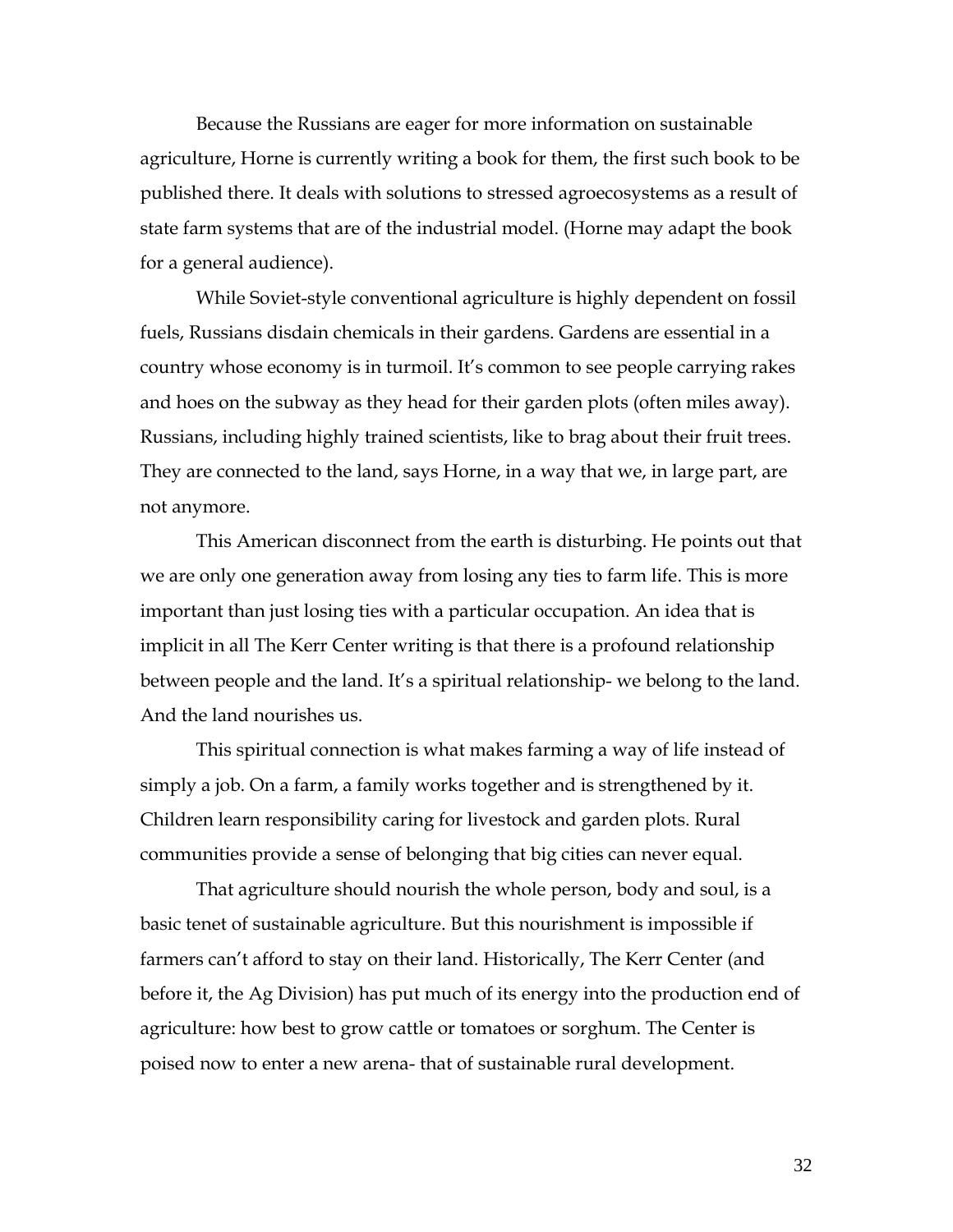A recent study funded in part by SARE found that "lack of marketing alternatives" is the main barrier to more sustainable agriculture in the South. How best to overcome this barrier? The study proposes " the creation of locally owned, value-added enterprises."

The Center is approaching rural development from a couple of new angles. The first is through providing seed money for a new organization the Rural Opportunity Fund. This nonprofit organization is designed to help farmers who want to add value to their raw products, particularly those mindful of conserving natural resources. This "added-value" does not necessarily have to be a giant step into manufacturing or processing. It can be as simple as an onion grower grading his onions, or a forester making his own two by four's. Second, the Center has commissioned an assessment of rural community development programs, to find out how funds are used and their effectiveness. The Center's community rural development specialist is examining the structure of agriculture and the structure of communities in the state. The Center is looking at how laws, regulations, and trends have hurt small rural communities. The Center is also looking at the laws, trends and situations that favor the revitalization of these communities.

The stakes are high. Rural communities, desperate for jobs, are welcoming industries that often pay low wages and are polluting, that extract nonrenewable resources and send their profits out of state. This type of development is not sustainable. The Kerr Center hopes to prompt a discussion both locally and nationally about just what kinds of enterprises are sustainable.

While The Kerr Center is widening its scope, so is the sustainable agriculture movement. It is no longer just a small group of farmers who recognizes that sustainable agriculture addresses "a food security issue for our nation," says Horne. "It's in all our best interests to get back on track and preserve our resources and not borrow from our children." Senator Kerr, were he still around, would certainly agree.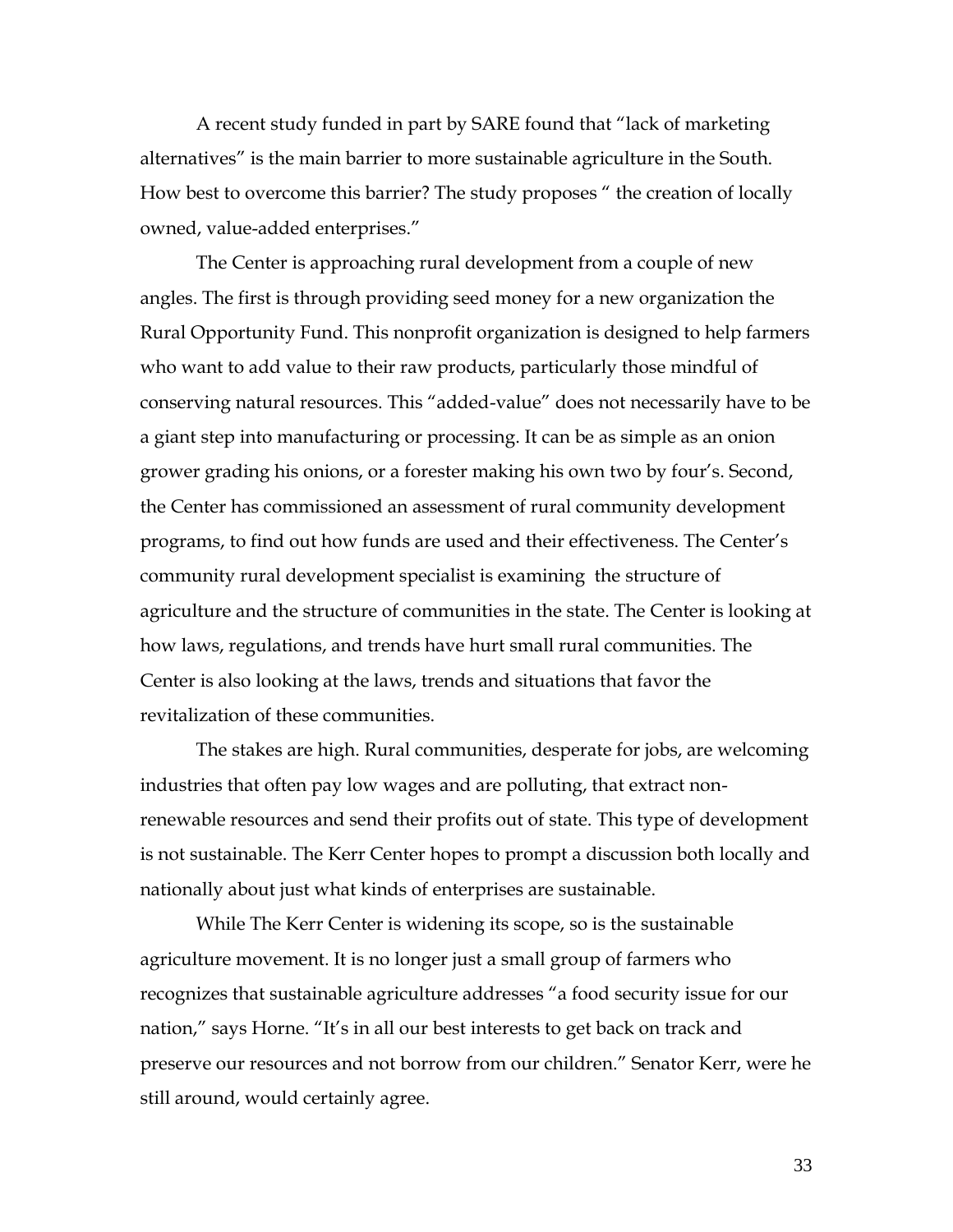All over the country, small grassroots community groups are springing up- the annual Sustainable Agriculture Directory of Expertise lists 700 organizations and individuals. Just as agriculture is the base on which we all stand, so may the ideas of sustainable agriculture someday form the basis of a dialogue between farmers, consumers, businessmen, environmentalists and ordinary citizens who want social and economic justice for all. Says Horne: "The spirit that drives this movement will never die."

© copyright 1996 Kerr Center for Sustainable Agriculture



PO Box 588 Poteau, OK 74953 [mailbox@kerrcenter.com](mailto:mailbox@kerrcenter.com) [www.kerrcenter.com](http://www.kerrcenter.com/)